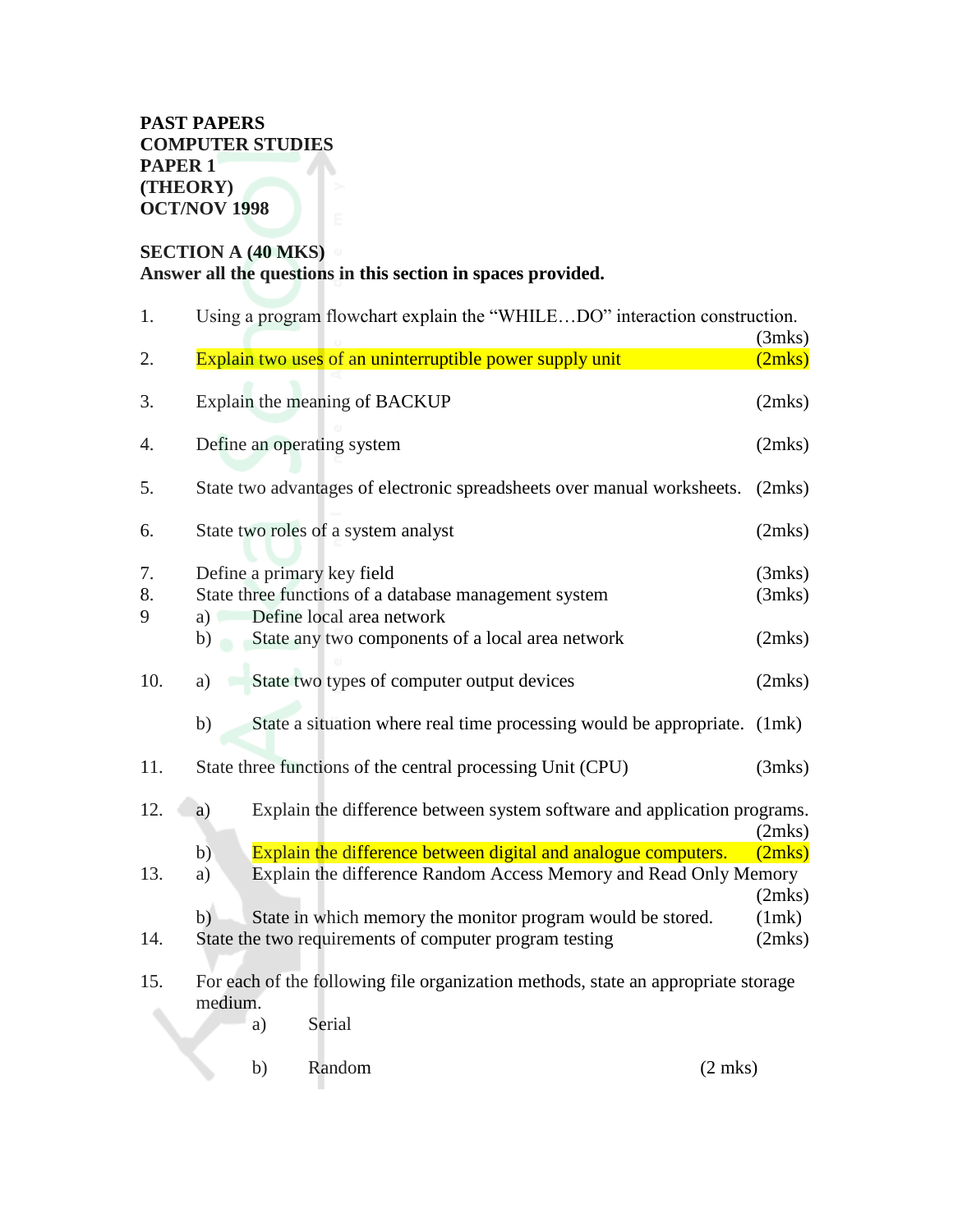#### **SECTION B (60 MARKS)**

#### **Answer question 16 and any other three questions**

16. Students sat for a test in computer studies. The table below gives the marks obtained and the number of students obtaining the marks. Write a program in a structured high-level language to calculate the mean of the result. The formula for the mean is given in the table below.



Formula for the mean:

Mean = 
$$
\sum fx
$$

$$
\boxed{\phantom{0}}\quad \Sigma f
$$

- 17. a) Briefly explain the following terms:
	- i. cell
		- ii. range
		- iii. label
		- iv. value
		- v. Function
	- b) A spreadsheet has the following entries

|                | Α                | B      | $\mathcal{C}$ | D    | E | F | G |
|----------------|------------------|--------|---------------|------|---|---|---|
|                | <b>PROJECTED</b> |        |               |      |   |   |   |
|                | <b>BUDGET</b>    |        |               |      |   |   |   |
| $\overline{2}$ | Percent          | 10.0%  |               |      |   |   |   |
| 3              |                  |        |               |      |   |   |   |
| $\overline{4}$ | <b>ITEM</b>      | 1996   | 1997          | 1998 |   |   |   |
| 5              | Food             | 56,000 |               |      |   |   |   |
| 6              | Clothes          | 24,000 |               |      |   |   |   |
| 7              | Fees             | 50,000 |               |      |   |   |   |
| 8              | Transport        | 20,000 |               |      |   |   |   |
| 9.             | Entertainment    | 15,000 |               |      |   |   |   |
| 10             |                  |        |               |      |   |   |   |
| 11             |                  |        |               |      |   |   |   |
|                |                  |        |               |      |   |   |   |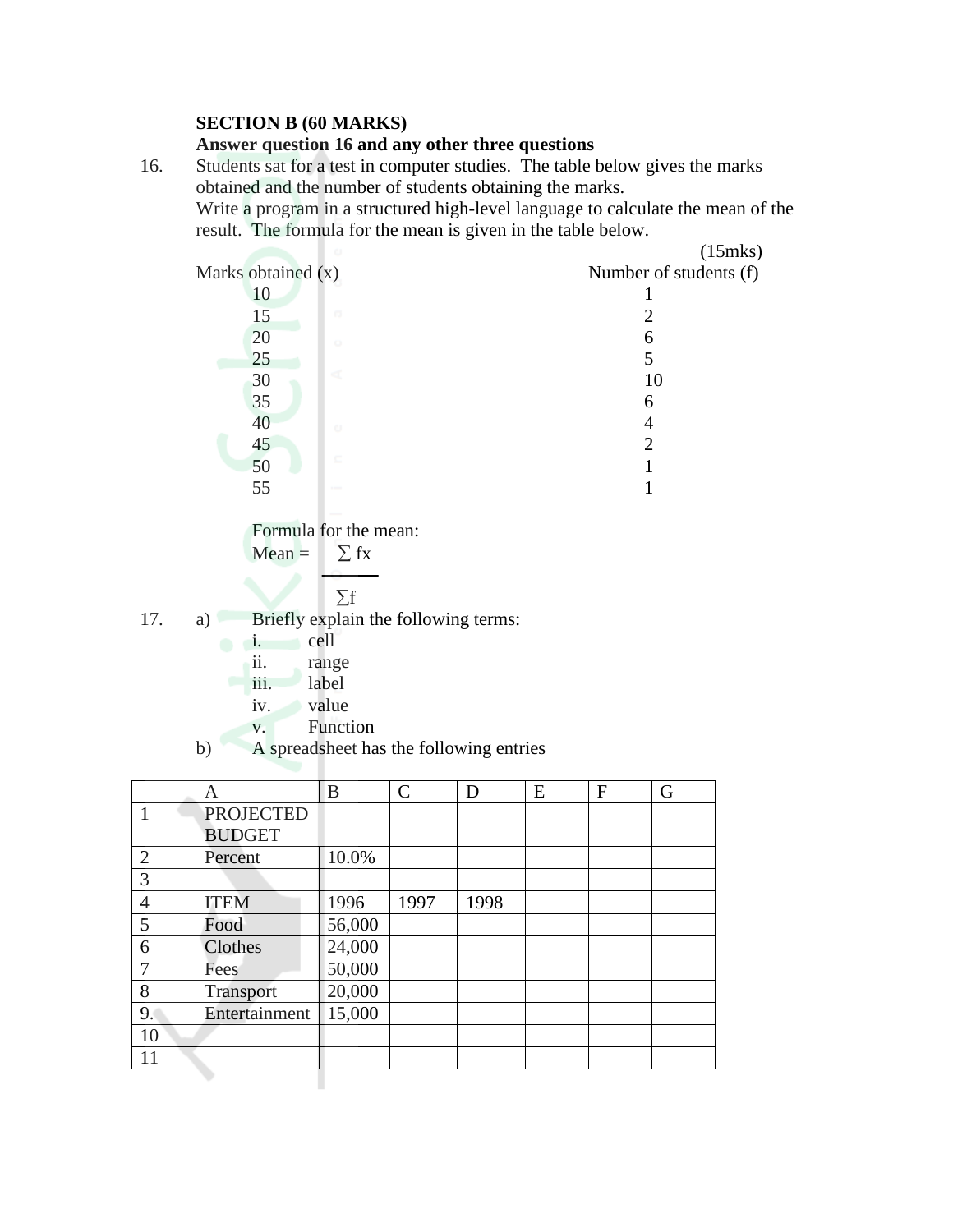Provide a formula for cell C5 that can be copied onto cell D5 and the range C6…D10 to give a uniform increase of 10% of the previous year's value for each item. (3mks)

|     | $\circ$ )     | State two advantages of word processors over manual typewriters (2mks)                                                                              |                  |
|-----|---------------|-----------------------------------------------------------------------------------------------------------------------------------------------------|------------------|
|     | d)            | List three formatting features of word processor                                                                                                    | (3mks)           |
|     | e)            | Explain the difference between the printing of multiple copies and the<br>printing of multiple pages.                                               | (2mks)           |
| 18. | a)            | state any three reasons why people may resist the introduction of<br>computers at their place of work.                                              | (3mks)           |
|     | b)            | Explain the difference between data privacy and data security.                                                                                      | $(4$ mks $)$     |
|     | c)            | State two operational methods of an organization ensuring the security of<br>data.                                                                  | (2mks)           |
|     | d)            | Explain the use of computers in health care                                                                                                         | $(6$ mks $)$     |
| 19. | a)            | Define normalization<br>$\mathbf{i}$                                                                                                                | (2mks)           |
|     | b)            | State three objectives of normalization<br>$\rm ii)$<br>What is a distributed system?                                                               | (3mks)<br>(3mks) |
|     | $\circ$ )     | State any four criteria for choosing an operating system                                                                                            | $(4$ mks $)$     |
| 20. | a)            | Match the computer generation with the technology used to make the<br>Processor                                                                     |                  |
|     |               | Technology<br>Generation<br>Third<br>Thermionic values<br>First<br>Integrated circuits<br>Transistor<br>Fourth<br>Second<br>Large scale integration | $(4$ mks $)$     |
|     | b)            | Draw a block diagram showing the function units of computer hardware.                                                                               |                  |
|     |               | Name the units.                                                                                                                                     | $(6$ mks $)$     |
|     | $\mathbf{c})$ | List three types of secondary storage media<br>$\mathbf{i}$                                                                                         | (3mks)           |
|     |               |                                                                                                                                                     |                  |

ii) State **one** advantage and one disadvantage of a laser printer (2mks)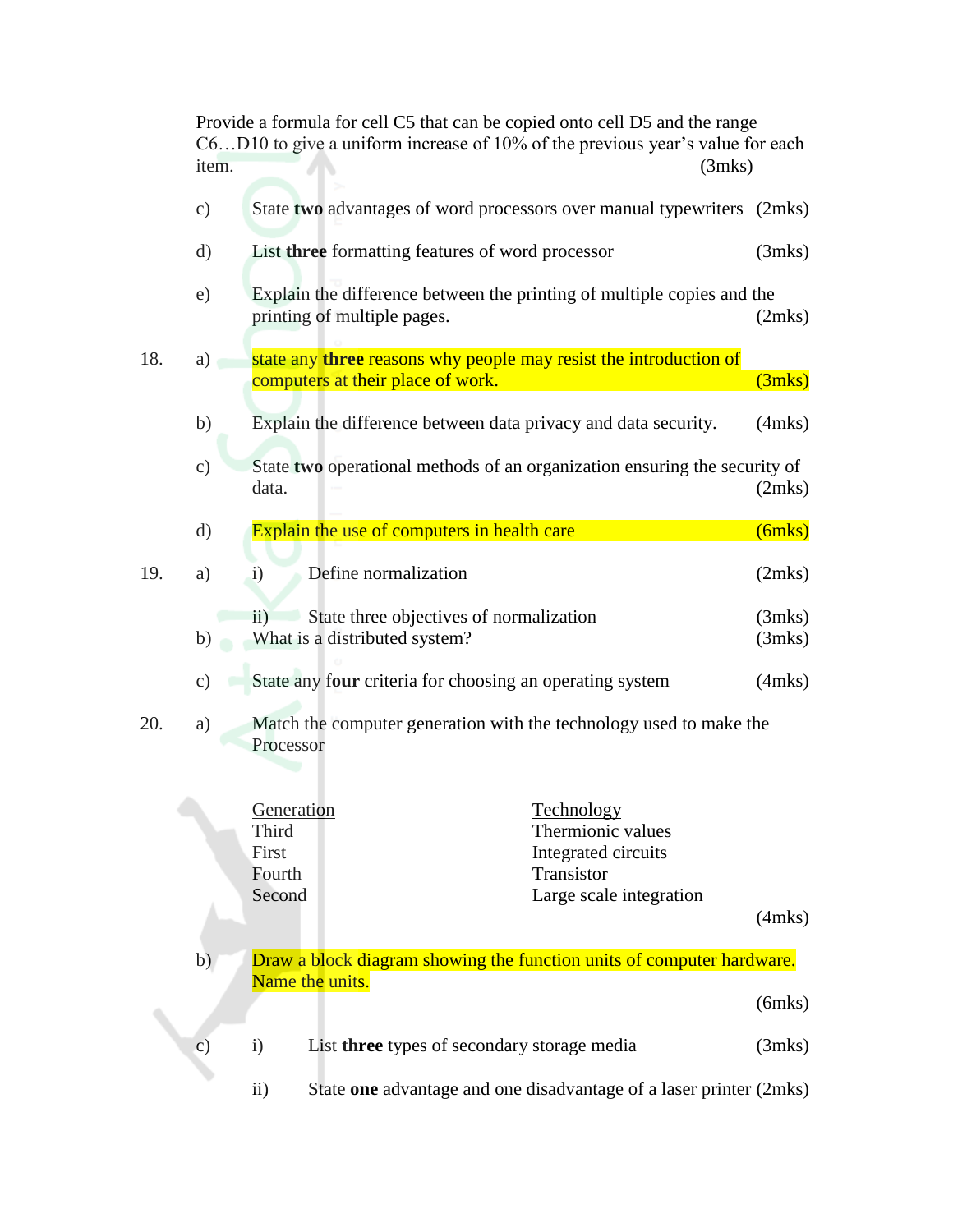#### **PAPER 1 OCT. /NOV. 1999 2 ½ HOURS**

*Instruction to Candidate This paper consist of Two sections; A and B Answer all the questions in section A Answer question 16 and any other Three questions from section B All answer should be written in the spaces provided on the question paper.*

#### **SECTION A (40 MARKS)**

# **Answer all questions in this section**

- 1. State any three functions of a computer (3mks)
- 2. Give two types of storage devices used in a computer giving an example of each. (4 mks)
- 3. Give any three precautionary measures considered to ensure the safety of computers in a computer laboratory (3mks)
- 4. Define
	- a) File
	- b) Record
	- c) Field
- 5. List two features of word processor (2mks)
- 6. Differentiate between the hardware and software components of a computer giving an example of each (4mks)
- 7. What is program documentation? Give two examples of program documentations

(3mks)

- 8. Give two differences between high-level and low-level languages. (2mks)
- 9. Worksheet cells are referenced using the column letter and row number e.g. D2 is cell in column D and row 2.

Use the sample worksheet provided to answer the questions below.

|    | A           | В    |         | D    | Ε     | F     |
|----|-------------|------|---------|------|-------|-------|
|    | Moth        | Jan. | Feb     | Mar. | April | Total |
|    | Fees        | 460  | 460     | 460  | 460   |       |
| 3. | Food        | 300  | $350 -$ | 305  | 270   |       |
| 4. | Electricity | 100  | 100     | 100  | 100   |       |
| 5. | Fuel        | 150  | 150     | 150  | 150   |       |
| 6  | Transport   | 38   | 270     | 150  | 300   |       |
|    | Total       |      |         |      |       |       |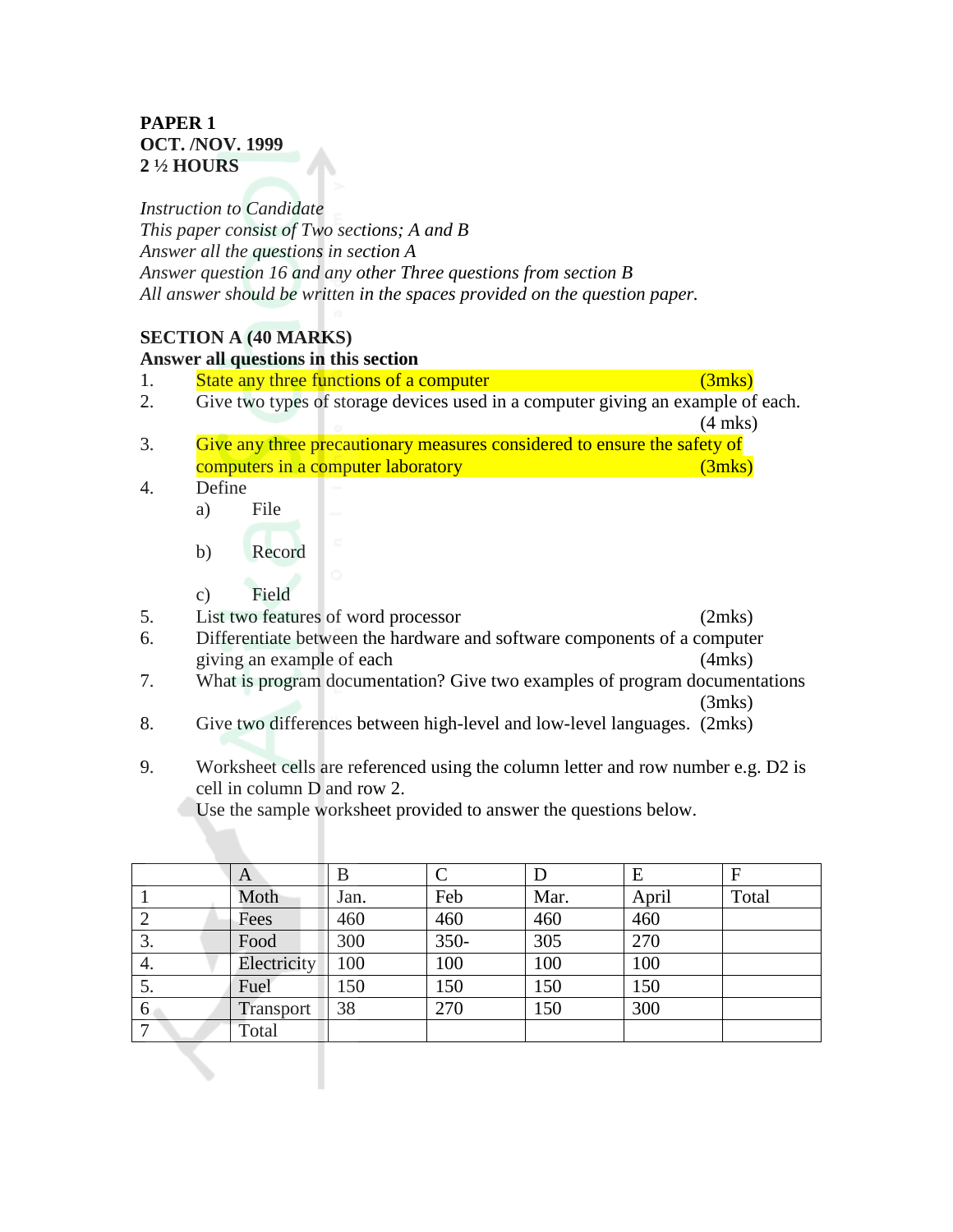| a)  | Write down the data type that is stored in cells C5                                                                                                                   | (1mk)       |
|-----|-----------------------------------------------------------------------------------------------------------------------------------------------------------------------|-------------|
| b)  | What cell contains the data items representing transport for the month of<br>February?                                                                                | $(1$ mk $)$ |
| c)  | Write down the formula that may be used to compute the total in cell F6.                                                                                              | (lmk)       |
| 10. | Name any two types of graphs that are supported by spreadsheets                                                                                                       | (2mks)      |
| 11. | What is a relationship database?                                                                                                                                      | (2mks)      |
| 12. | As regards to communication within a computer network, what do you understand<br>by the following terms:<br>$\mathbf{i}$<br>Point-to-point<br><b>Broadcast</b><br>11) | (2mks)      |
| 13. | Give any two types of data entries that may be input into a worksheet cell                                                                                            |             |

 $(2mks)$ <br> $(2mks)$ 14. Give any two function of a system analyst. (2mks)<br>15. List any three program control structures used in programming (3mks) List any three program control structures used in programming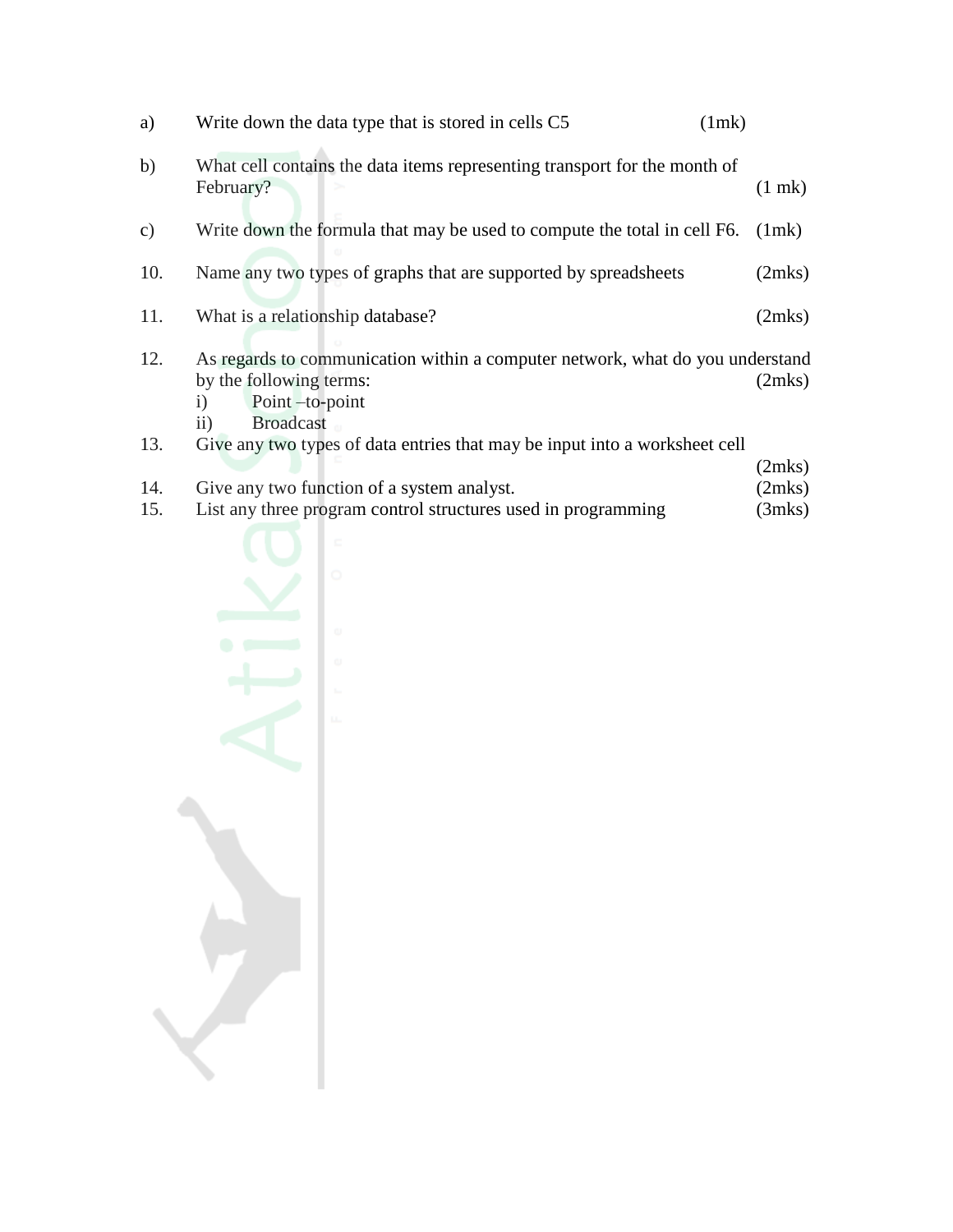## **SECTION B (60 MKS) ANSWER QUESTION 16 AND ANY OTHER THREE QUESTIONS**

| 16. | The roots of the equation $ax^2 + bx + c = 0$ are given by the formula |                                                                                                                                                                                                                     |                        |  |  |
|-----|------------------------------------------------------------------------|---------------------------------------------------------------------------------------------------------------------------------------------------------------------------------------------------------------------|------------------------|--|--|
|     |                                                                        | $X = -b \pm \sqrt{b} + 4ac$                                                                                                                                                                                         |                        |  |  |
|     |                                                                        | And $a \neq 0$<br>2a                                                                                                                                                                                                |                        |  |  |
|     | a)                                                                     | Draw a flow-chart to compute the roots of the equation.                                                                                                                                                             | $(10$ mks $)$          |  |  |
|     | b)                                                                     | Using the flow-chart write a program that will compute the roots and if $b^2$ -<br>4ac is negative, the program should display the message "NEGATIVE"                                                               | $(5$ mks $)$           |  |  |
| 17. |                                                                        | A multinational organization has offered to donate computers to your school. The<br>Board of Governors has requested you advise on the operating system to be used<br>by providing answers the following questions. |                        |  |  |
|     | a)                                                                     | What is an operating system?                                                                                                                                                                                        | (1mk)                  |  |  |
|     | b)                                                                     | State and briefly explain any two types of operating systems                                                                                                                                                        | $(6$ mks $)$           |  |  |
|     | $\mathbf{c})$                                                          | Briefly explain any four functions of an operating system.                                                                                                                                                          | $(8$ mks $)$           |  |  |
| 18. | a)                                                                     | State one area where computer are used.<br>$\ddot{1}$                                                                                                                                                               | (2mk)                  |  |  |
|     |                                                                        |                                                                                                                                                                                                                     |                        |  |  |
|     |                                                                        | Give any two advantages of using computers in this area<br>$\overline{ii}$                                                                                                                                          | $(4$ mks $)$           |  |  |
|     | b)                                                                     | Explain the effect of computers technology in the following areas:<br>Job opportunities<br>$\mathbf{i}$<br><b>Job Skills</b><br>$\ddot{11})$                                                                        |                        |  |  |
|     |                                                                        | Communication<br>$\overline{iii}$ )                                                                                                                                                                                 | $(9$ mks $)$           |  |  |
| 19. |                                                                        | A computer vendor has recommended the use of a computer database to your<br>school for student information                                                                                                          |                        |  |  |
|     | a)                                                                     | Explain to the Board of Governors what a database is and its functions                                                                                                                                              |                        |  |  |
|     | b)                                                                     | Give two examples of database systems                                                                                                                                                                               | $(5$ mks $)$<br>(2mks) |  |  |
|     | c)                                                                     | Briefly explain any two advantages and two disadvantages of using a                                                                                                                                                 |                        |  |  |
| 20. | a)                                                                     | Database<br>what is a computer network topology?                                                                                                                                                                    | $(8$ mks $)$<br>(2mks) |  |  |
|     | b)                                                                     | Using appropriate diagrams, show any three computer network topologies                                                                                                                                              | $(9$ mks $)$           |  |  |
|     |                                                                        |                                                                                                                                                                                                                     |                        |  |  |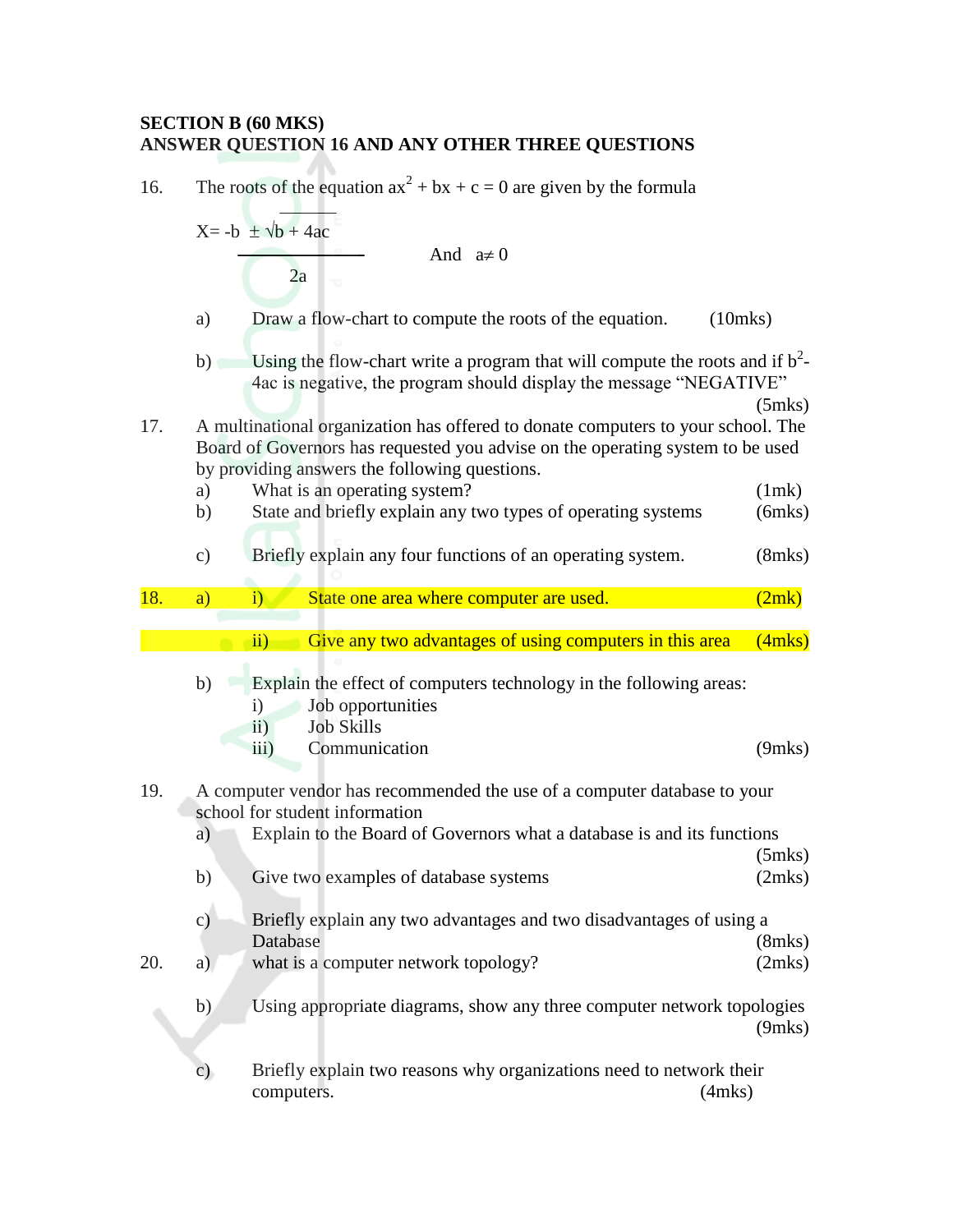#### **SECTION A (40 MARKS) ANSWER ALL THE QUESTION IN THIS SECTION**

1. Write the following abbreviations in full. (3mks) i) BCD ii) ASCII iii) EBDIC 2. Define the term array as used in computer programming (2mks) 3. Suggest how computers may in future be made more users friendly for persons that are a) BCD b) Without hands 4. State three advantages of computer networking (3mks) 5. Name six steps in program development cycle in their logical sequence. (3mks) 6. State two methods of minimizing dust in a computer laboratory. (2mks) 7. Differentiate between primary memory and secondary memory (2mks) 8. List the steps that you would use to correct wrongly spelt words in a document using the spell-checking feature. (3mks) 9. Differentiate between single-user and multi-user operating systems giving an example of each. (3mks) 10. State what is meant by each of the following and give an example of where each is used a) Magnetic Ink character Recognition (MICR) (2 mks) b) Optical Mark Read (OMR) (2mks)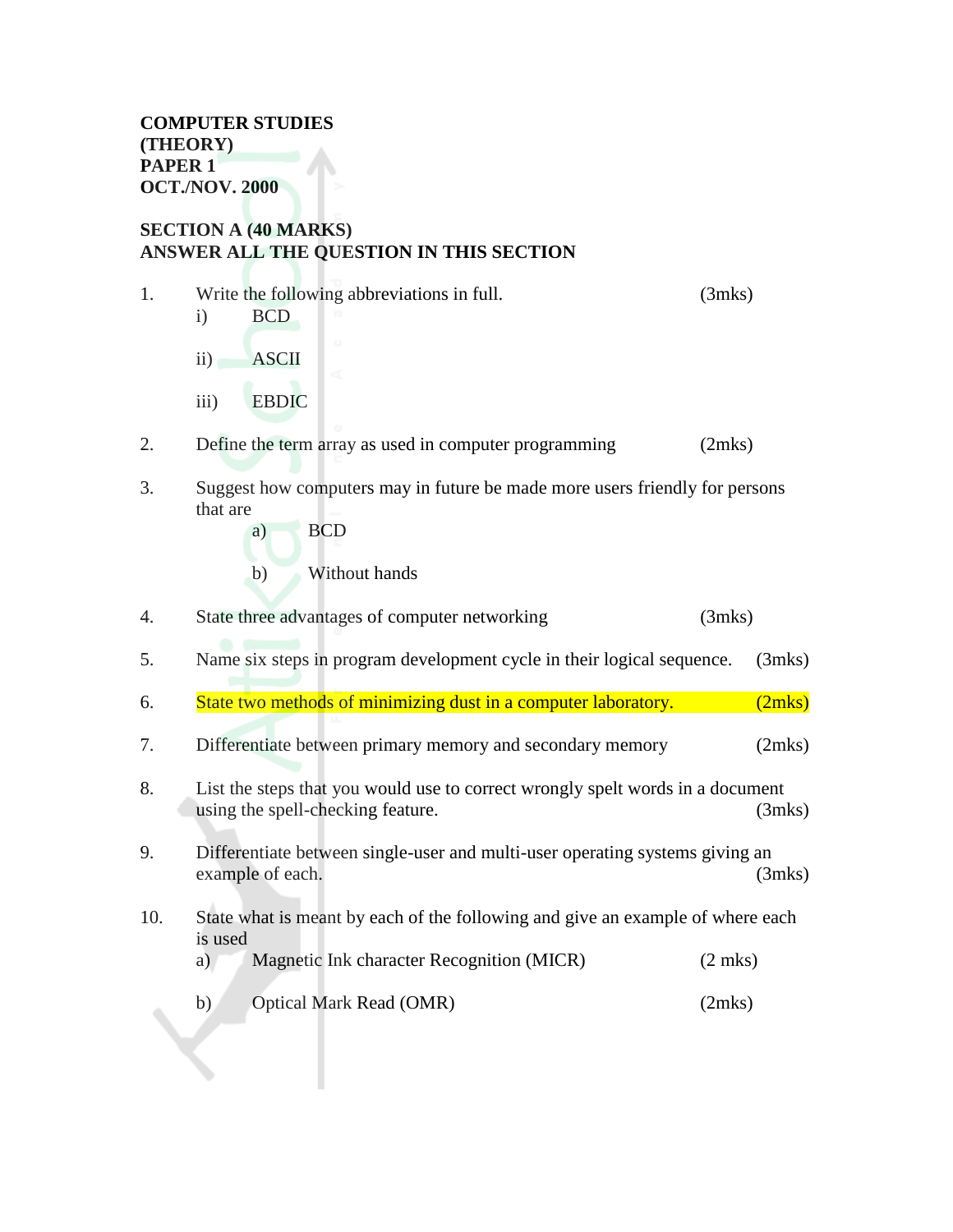11. In the following flowchart, what will be the value of the sum when printed? Show how you arrive at your answer.



- 12. Distinguish between system software and application software. (2mks)
- 13. Explain any three of the terms: creating, editing, printing and saving as used in word-processing (3mks)
- 14. List three file organization methods in a computer (3mks)
- 15. What is the use of the search and replace feature in a word-processor? (2mks)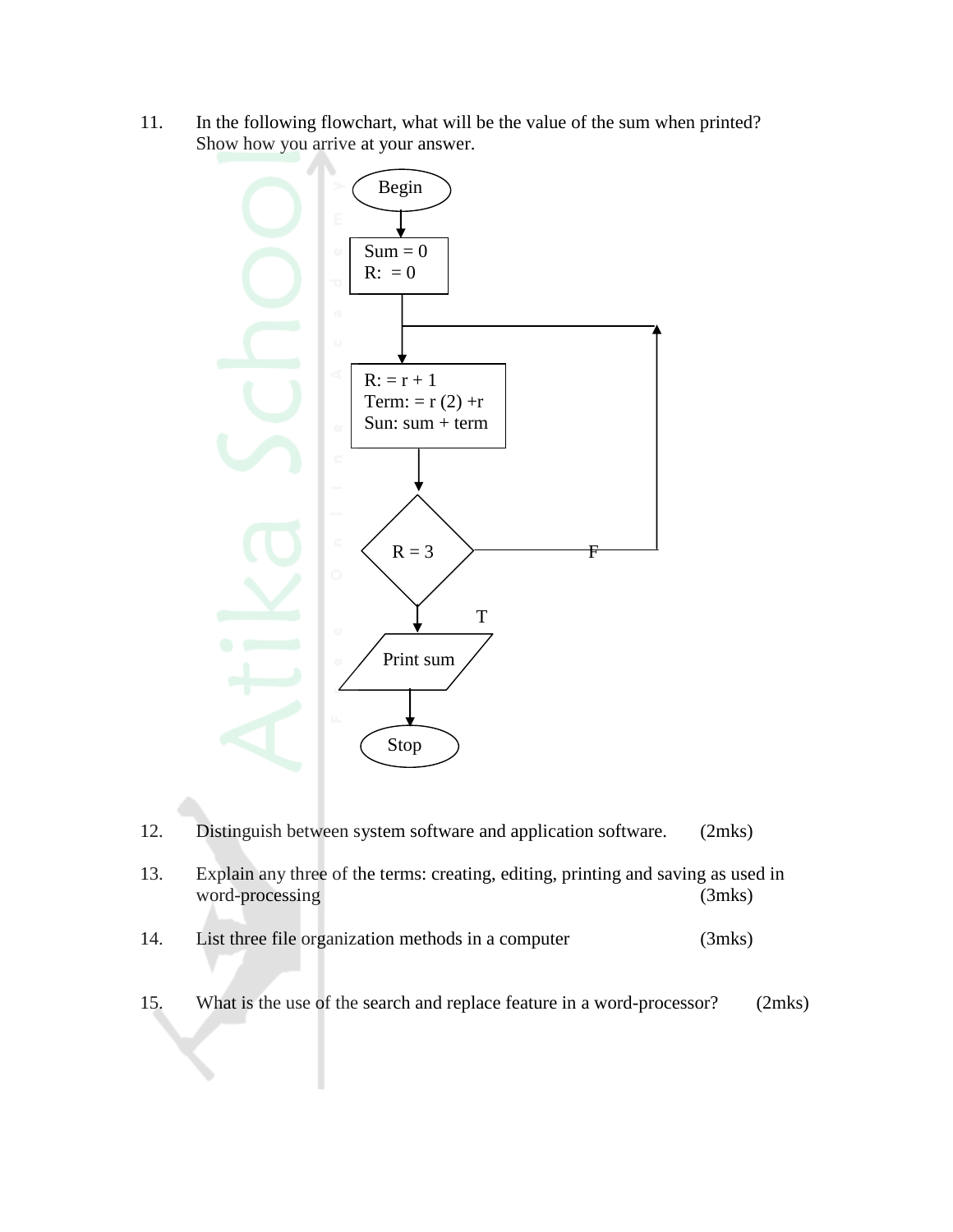#### **SECTION B (60 MARKS) ANSWER QUESTION 16 AND ANY THREE OTHER QUESTIONS.**

16. A program is required for reading in a student's name and scores obtained in two subjects. The output of the program will consist of the student's name, the two scores, the average of the two scores and a comment. The comment is based on the average as follows:

| Average                         | Comment      |  |
|---------------------------------|--------------|--|
| $\geq 70$<br>o<br>$\frac{1}{2}$ | Good<br>Poor |  |

Write a program to solve the problem using a high level language. (15 mks)

- 17. a) what is meant by data communication in a computer network? (2mks)
	- b) State what is meant by each of the following transmission media and give one advantage and one disadvantage for each .

| Twisted pair cables | (3mks) |
|---------------------|--------|
| Coaxial cables      | (3mks) |

iii) Optic fibre cables (3mks)

c) List four network elements in a location area network. (4mks) 18. Andrew, Jane, David and zablon had tea, sausages and bananas for breakfast. They took one sausage, two sausages, three sausages and one sausage respectively. In addition, they took a cup of tea and two bananas. Tea, sausages and bananas cost Ksh. 10, 15, and 5 respectively.

By naming columns A, B, C,  $\dots$  and rows 1, 2, 3 $\dots$ 

- a) Construct a worksheet showing the above information. (7mks)
- b) State the expression you would use to obtain:

|     |     |                  | Total expenditure by David     | $(4$ mks $)$ |
|-----|-----|------------------|--------------------------------|--------------|
|     |     | 11)              | Total number of sausages taken | (2mks)       |
|     |     | $\overline{111}$ | The cost of the cheapest item  | (2mks)       |
| 19. | a l |                  | What are computer viruses?     | 2mks)        |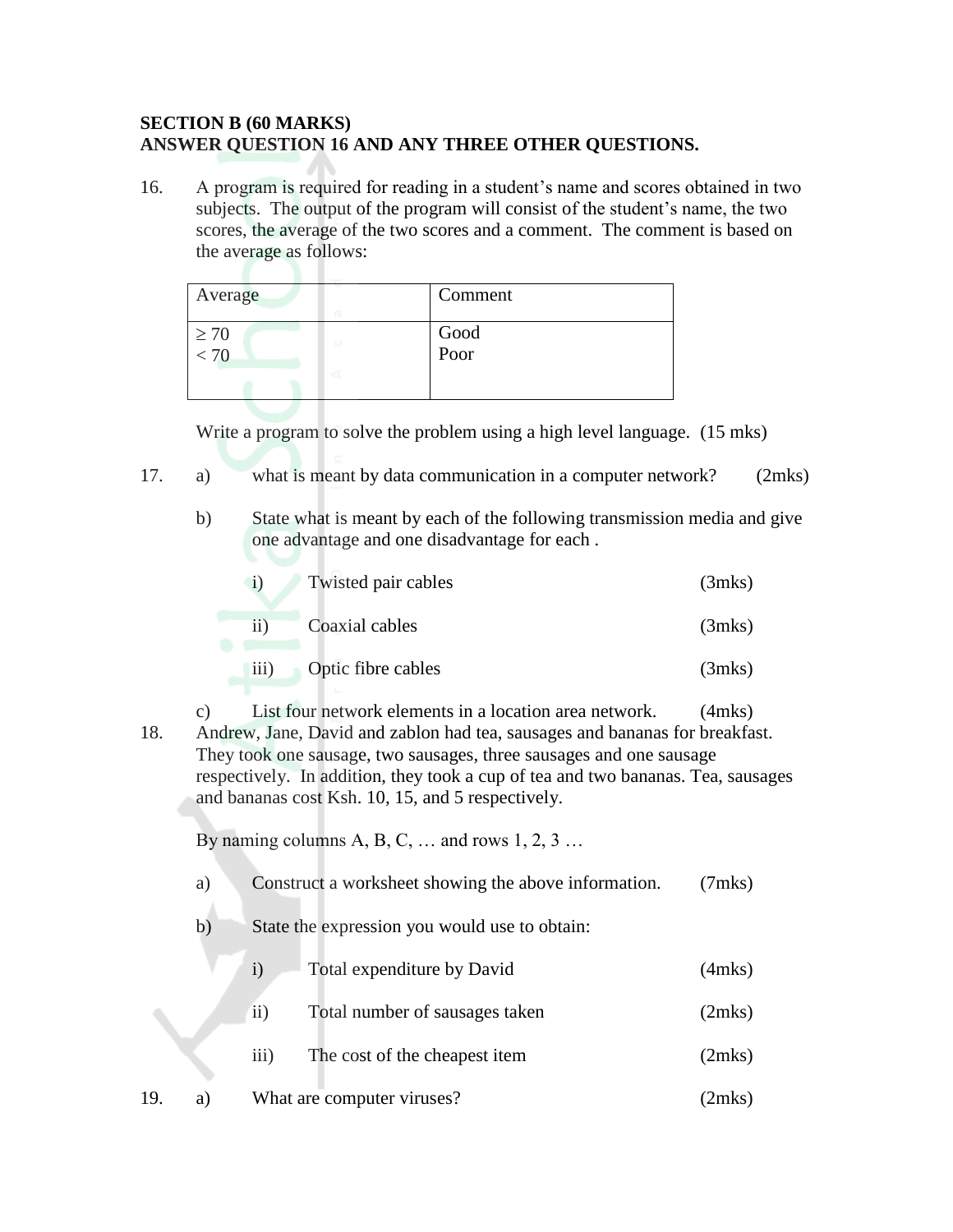- b) i) State two ways through which computer viruses may be controlled (2mks) ii) Explain how each of the two ways stated in b (i) above assist in controlling computer viruses. (2mks)
- c) Define each of the following computer terminologies (3mks)
	- i) byte ii) bit iii) word
- d) Convert the hexadecimal number FC1 to its binary equivalent. (6mks)
- 20. a) A firm intends to purchase new software. List three items that should accompany the software. (3mks)
	- b) State and explain three ways that computer technology could make office work more efficient. (6mks)
	- c) Explain the meaning of each of the following computer crimes; (6mks)
		- i) Hacking ii) Fraud
			- iiii) Piracy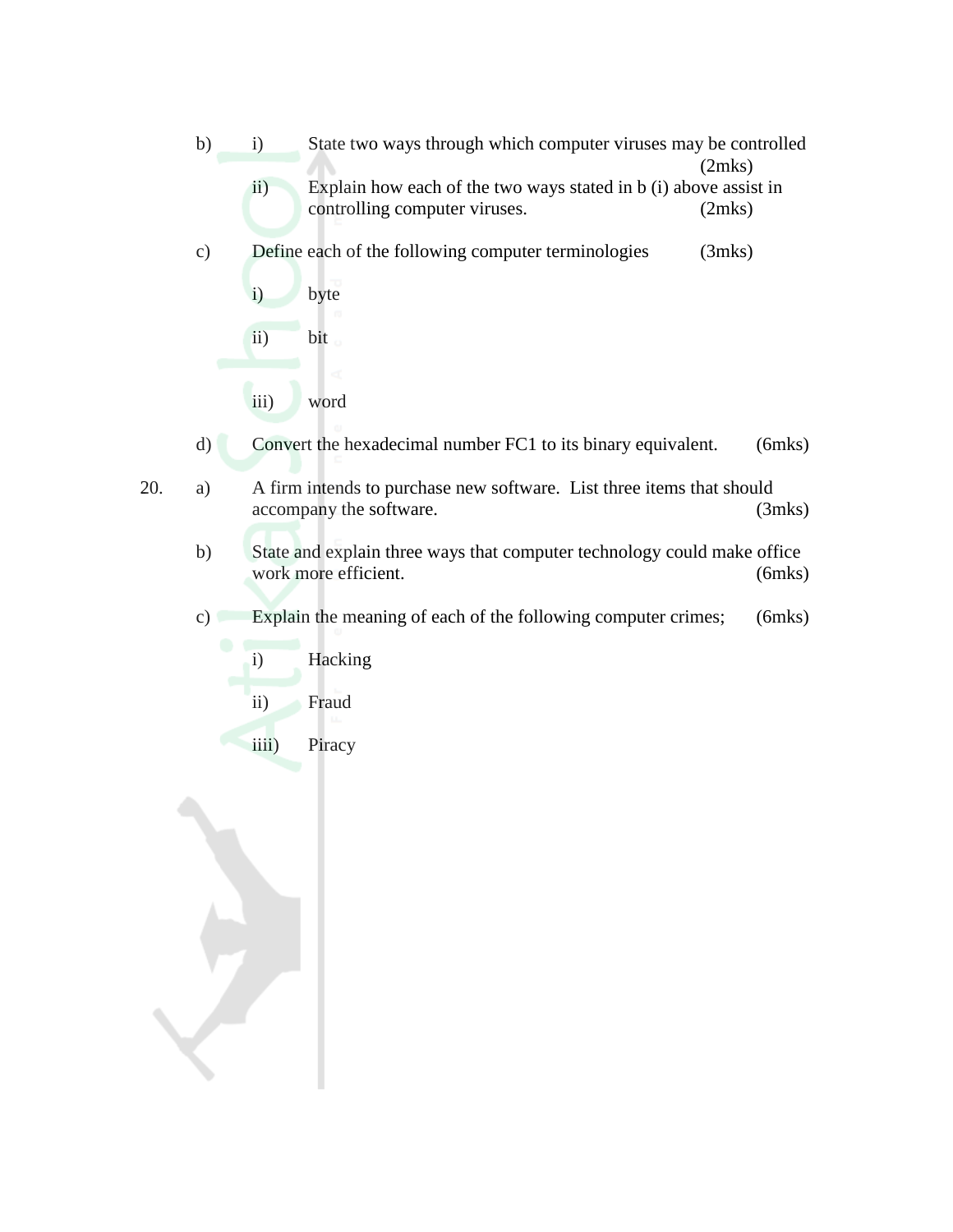#### **INSTRUCTION TO CANDIDATES**

*This paper consists of two sections; a and b Answer all the questions in section a Answer question 15 and any other three questions form section B All answer should be written in the spaces provided on the question paper.*

#### **SECTION A (40 MARKS) ANSWER ALL THE QUESTIONS IN THIS SECTION**

| 1.               |                     | Compare the two types of diskettes used in microcomputers in terms of physical                                                                                     |        |  |  |  |  |
|------------------|---------------------|--------------------------------------------------------------------------------------------------------------------------------------------------------------------|--------|--|--|--|--|
|                  | size and densities. |                                                                                                                                                                    |        |  |  |  |  |
| 2.               |                     | Why is it necessary to have a UPS in a computer laboratory?                                                                                                        | (2mks) |  |  |  |  |
|                  |                     |                                                                                                                                                                    |        |  |  |  |  |
| 3                | a)                  | Explain what is meant by batch processing                                                                                                                          | (1mk)  |  |  |  |  |
|                  | b)                  | Give one advantage and one disadvantage of batch processing                                                                                                        | (2mks) |  |  |  |  |
| $\overline{4}$ . |                     | List any four high level programming languages                                                                                                                     | (2mks) |  |  |  |  |
|                  |                     |                                                                                                                                                                    |        |  |  |  |  |
|                  |                     | $\lambda$ 01 $\lambda$ $\lambda$ $\lambda$ $\lambda$ $\lambda$ $\lambda$ 1 11 $\lambda$ $\lambda$ 1 01 $\lambda$ $\lambda$ $\lambda$ $\lambda$ $\lambda$ $\lambda$ |        |  |  |  |  |

- 5. A 3 by 4 matrix M is to be added to another 3 by 4 matrix array N so as to give a third 3 by 4 matrix array P. Using a high level programming language, write a program segment that assigns the sum of M and N to P. (4mks)
- 6. the first column in the table below contains the formulae as stored into the cell F10 of a spreadsheet. Enter the formulae, as they would appear when copied to the cell M20 of the same spreadsheet.

| Formula in F10                | Formula in m20 |
|-------------------------------|----------------|
| $\vert$ =D10 <sup>*</sup> E10 |                |
| $=$ A\$ 25                    |                |
| $=$ \$D\$13                   |                |

(3mks)

- 7. Give three advantages of separating data from the applications that use the data in database design. (3mks)
- 8. Explain the impact of information on organizations in each of the following areas: (2mks)
	- a) Competition
	- b) Pace of growth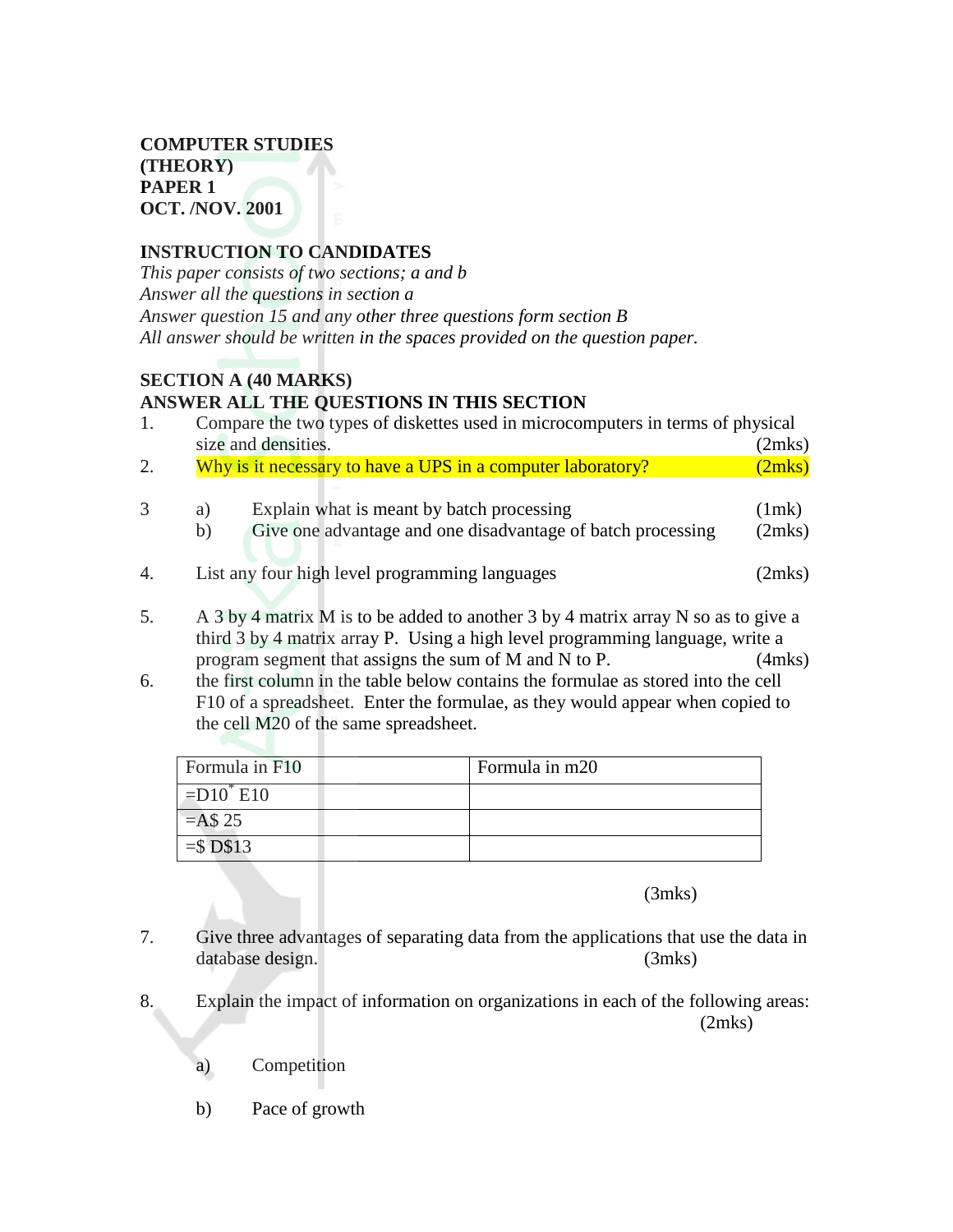- 9. a) List any four tasks that an electronic spreadsheet should be able to perform other than calculations (2mks)
	- b) Explain what is meant by automatic recalculation as used in a spreadsheet. (1 mk)

10. Describe the functions of the following computer hardware components:

| - --<br>. <u>.</u><br>'⊢'<br>◡ |  |  |
|--------------------------------|--|--|

a) Mouse  $(2 \frac{1}{2}$  mks)

11. State two differences between Disk Operating System (DOS) and WINDOWS operating system.

|  | Define the term application software | (1mk) |
|--|--------------------------------------|-------|
|  |                                      |       |

- ii) Give one example of application software (1mk) 12. a) Give one difference between internal and external commands in Disk Operating System. (2mks)
	- b) Name twp DOS commands that may be used for checking disk errors.

(2mks)

- 13. Explain how a paragraph can be moved from one place to another in wordprocessing. (2mks)
- 14. Define the term structured programming. (2mks)

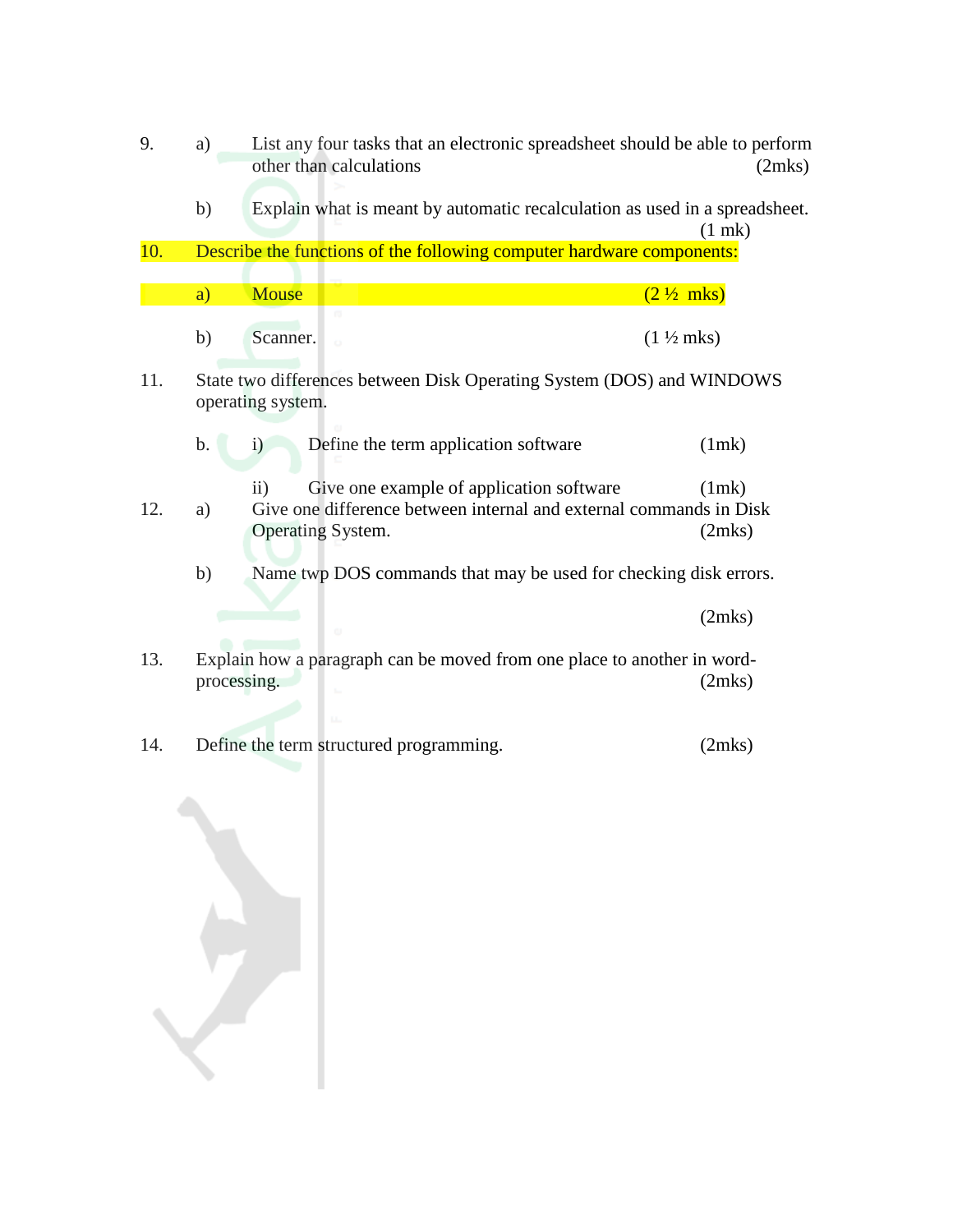#### **SECTION B (60MKS) Answer question 15 and any other three questions from this section.**



Secondary storage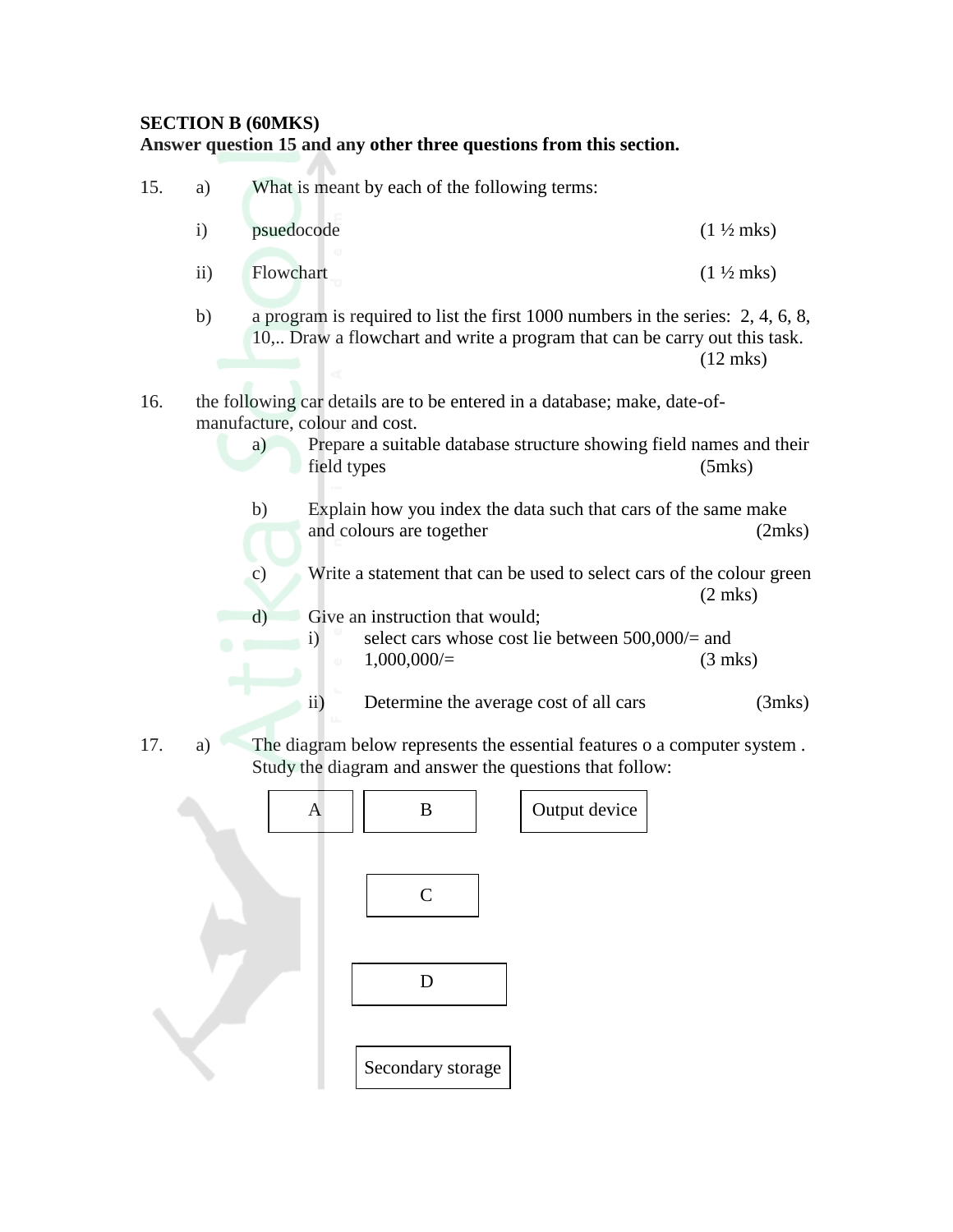|     |                     | $\mathbf{i}$<br>Name the components                                                                                                                                                                                                                                             | $(4$ mks $)$       |
|-----|---------------------|---------------------------------------------------------------------------------------------------------------------------------------------------------------------------------------------------------------------------------------------------------------------------------|--------------------|
|     |                     | A<br>B<br>$\overline{C}$<br>D                                                                                                                                                                                                                                                   |                    |
|     |                     | ii)<br>On the diagram above, indicate the direction of data flow using<br>arrows.                                                                                                                                                                                               | (3mks)             |
|     | b)                  | Name the three types of buses in a computer system                                                                                                                                                                                                                              | (3mks)             |
|     | $\mathbf{c})$       | Explain how CPU registers may be used to carry out a basic calculation<br>such as:<br>$2 + 7 = 9$                                                                                                                                                                               |                    |
| 18. | $\rm d)$<br>a)      | Name two computers output devices.<br>State three ways in which computer technology may affect employment<br>patterns in organizations                                                                                                                                          | (1 Mark)<br>(3mks) |
|     | b)<br>$\mathbf{c})$ | State three ways in which computer technology may affect employment<br>patterns in organizations<br>Suggest three strategies that can be employed to manage resistance to                                                                                                       | (3mks)             |
|     | d)                  | change<br>Give three advantages of computerization in an organization.                                                                                                                                                                                                          | (3mks)<br>(3mks)   |
| 19. | a)                  | In a computer based information system, state the purpose of the following<br>files and give one example where such a file may be required in a school.<br>$\mathbf{i}$<br>Report file<br>Back-up file<br>$\rm ii)$<br>$\overline{iii}$ )<br>Reference file<br>iv)<br>Sort file | $(8$ mks $)$       |
|     | b)                  | State three precautions that should be taken to ensure that diskettes are<br>well stored.                                                                                                                                                                                       | $(3 \text{ mks})$  |
|     | $\mathbf{c})$       | Distinguish between "serial" and Indexed sequential" file organization<br>methods.                                                                                                                                                                                              | (2mks)             |
|     | $\mathbf{d}$        | Distinguish between binary and octal number systems and give an<br>example of each                                                                                                                                                                                              | (2mks)             |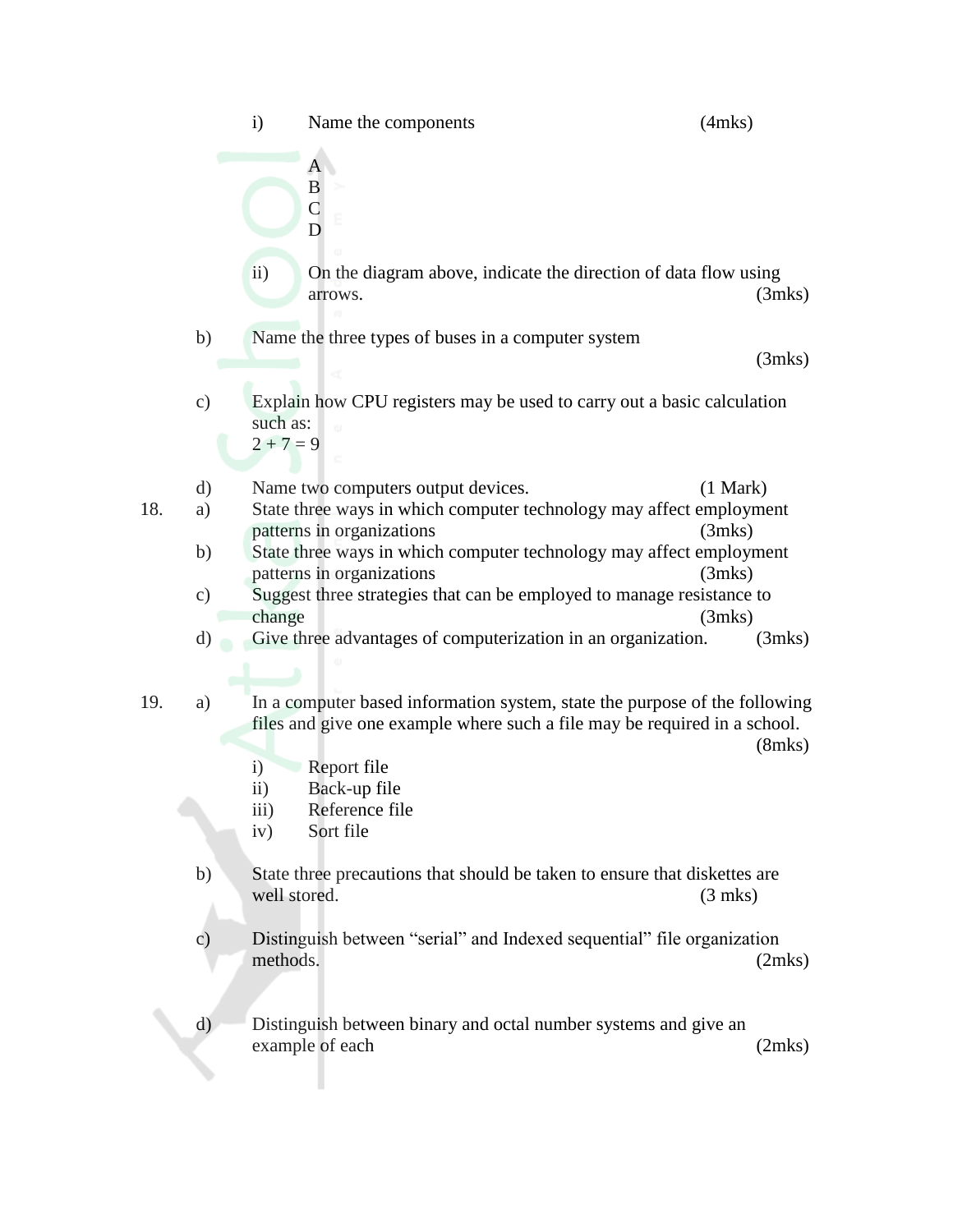#### **COMPUTER STUDIES PAPER 1** V **THEORY NOVEMBER/DECEMBER 2002**

#### **SECTION A (40 MARKS)**

- 1. Describe the purpose of each of the following computer functional units: (2mks)
	- a) Control
	- b) Storage
- 2. Explain how each of the following would affect the suitability of a room for use as a computer room:  $(2mks)$

a) Burglar proofed door

- b) Availability of taps and sinks in the room
- 3. State three data representation codes used in computers (3mks)
- 4. State two types of documentation in program development and give the purpose of each. (4mks)
- 5. Suppose a 5 element array A contains the values 9, 12, 17, 7 and 20. Find the value in a after executing the loop below:

| Repeat for $k = 1$ to 4   |        |
|---------------------------|--------|
| Set A $[k+1]$ : = A $[k]$ |        |
| [End of loop]             | (3mks) |

- 6. State any three activities that occur in a program compilation process (3mks)
- 7. The formula =  $k20 + P$$  18 was typed in cell L21 and then copied to cell M24 of a spreadsheet. Write the formula as it appears in cell M24.

(2mks)

| 8.  | State two ways in which a computer may be used in efficient running of a hospital |                  |
|-----|-----------------------------------------------------------------------------------|------------------|
| 9.  | List three disadvantage of using traditional file management method               | (2mks)<br>(3mks) |
| 10. | Give one disadvantage of a single processor multi-user system                     | (1mk)            |
| 11. | List three differences between a micro-computer and super-computer.               | (3mks)           |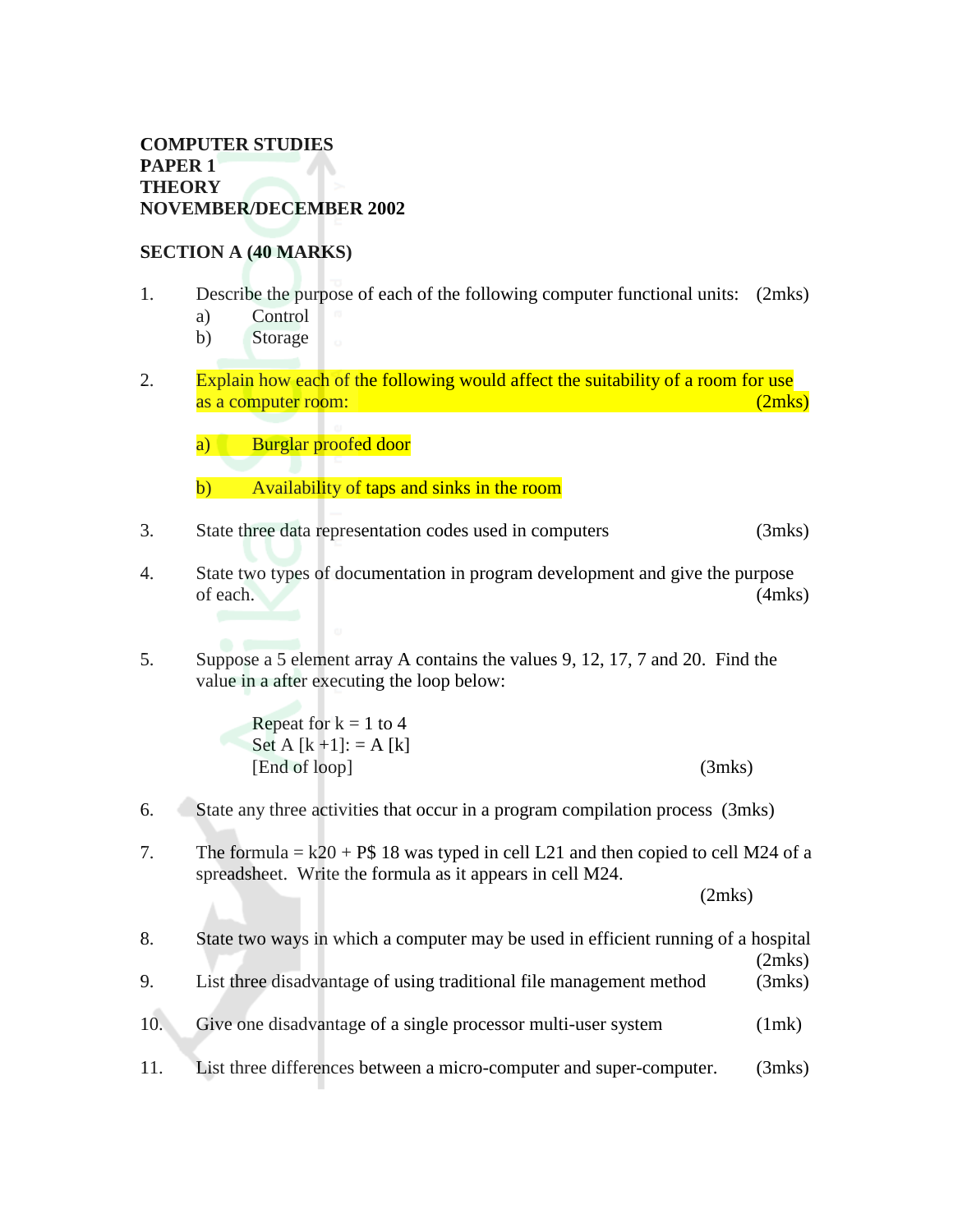- 12. State and explain two reasons why word processing is one of the most common applications of many computer users. (2mks)
- 13. write- 1 in twos compliment notation in byte form (4mks)
- 14. Explain the following input/output terms as used in computer systems. Give an example for each (4mks) a) Read
	- b) Write
- 15. State two disadvantages of networking.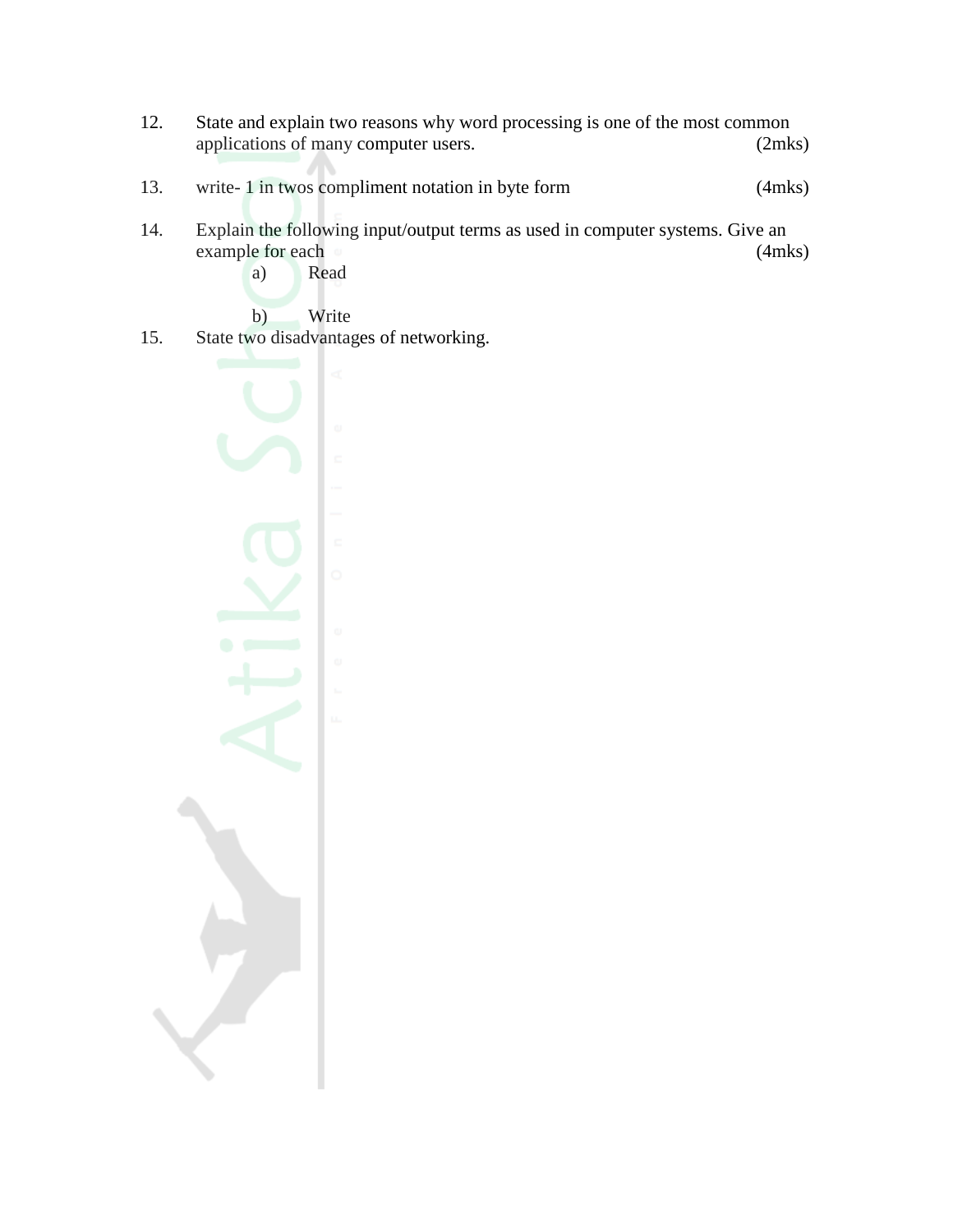## **SECTION B (60 MKS) Answer question 16 and any other three questions from this section.**

16. The following flowchart can be used to list the odd numbers between 0 and 100



- a) Write a program segment for the flowchart using a high level language. (7mks)
- b) What would be the output from the flowchart if the statement in the decision box is changed to: (3 mks)
- i)  $Odd = 100$
- ii) Odd< 100
- iii)  $Odd > 100$
- c) Modify the flowchart so that it prints only the sum of the odd number between 0 and 100 (5mks)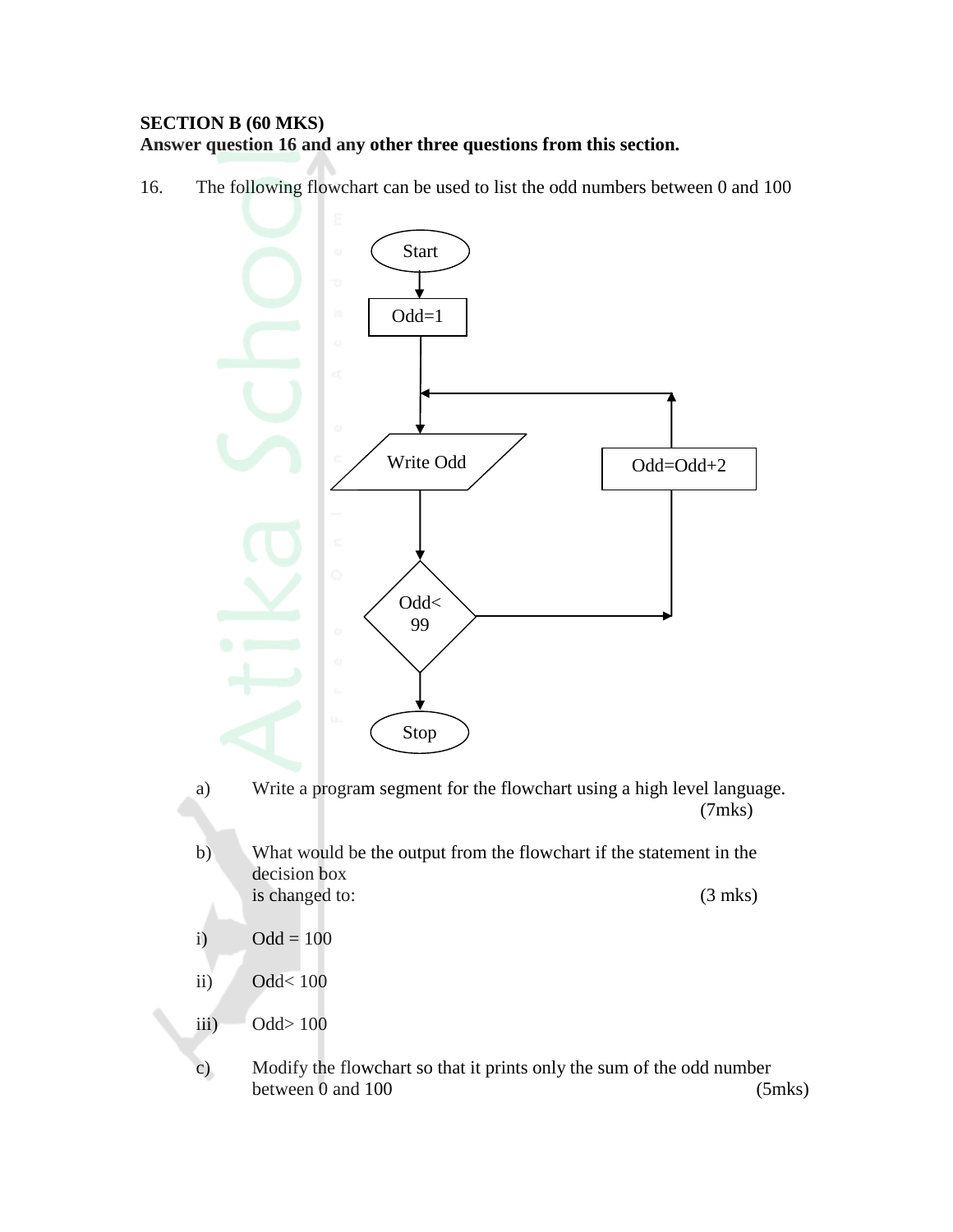| 17. | a)            | List five precautions that can be taken to protect data stored in diskettes                                                                                                                                                             | $(5$ mks $)$ |
|-----|---------------|-----------------------------------------------------------------------------------------------------------------------------------------------------------------------------------------------------------------------------------------|--------------|
|     | b)            | State and explain two precautions that can be taken to help recover data<br>lost through accidental erasure.                                                                                                                            | $(4$ mks $)$ |
|     | $\mathbf{c})$ | Describe each of the following data processing methods:                                                                                                                                                                                 | $(6$ mks $)$ |
|     |               | $\mathbf{i}$<br><b>Batch processing</b>                                                                                                                                                                                                 |              |
|     |               | Distributed processing<br>$\rm ii)$                                                                                                                                                                                                     |              |
|     |               | Multiprogramming<br>$\overline{iii}$ )                                                                                                                                                                                                  |              |
| 18. | a)            | What is a computer keyboard?<br>$\mathbf{i}$                                                                                                                                                                                            | $(1$ mk)     |
|     |               | $\overline{ii}$ )<br>List four types of keys found on a computer keyboard. Give an<br>example of each                                                                                                                                   | (4mks)       |
|     | b)            | Give four differences between present day's computers and the older                                                                                                                                                                     |              |
|     |               | generation of computers                                                                                                                                                                                                                 | $(4$ mks $)$ |
|     | $\mathbf{c})$ | State three advantages and one disadvantage of using a laser<br>$\mathbf{i}$<br>printer.                                                                                                                                                | $(4$ mks $)$ |
|     |               | Distinguish between a line printer and a page printer<br>$\rm ii)$                                                                                                                                                                      | (2mks)       |
| 19  | a)            | Identity three public Universities and three National Polytechnics in<br>Kenya where further computer training is offered. In case, state the<br>highest level of qualification that can be acquired in computer training.<br>$(6$ mks) |              |
|     | b)            | Distinguish between "Job replacement" and "Job displacement" in<br>references to computerization.<br>(2mks)                                                                                                                             |              |
|     | $\mathbf{c})$ | Give four reasons why a firm may decide to computerize its operations.<br>$(4$ mks $)$                                                                                                                                                  |              |
|     | $\mathrm{d}$  | An individual has a right to demand guarantee to privacy of personal<br>information stored on a computer.                                                                                                                               |              |
|     |               | Give three such types of information.<br>(3mks)                                                                                                                                                                                         |              |
| 20. | a)            | Give three comparisons of the traditional file management method of<br>typing a document on a typewriter against using a word processor.<br>$(6$ mks $)$                                                                                |              |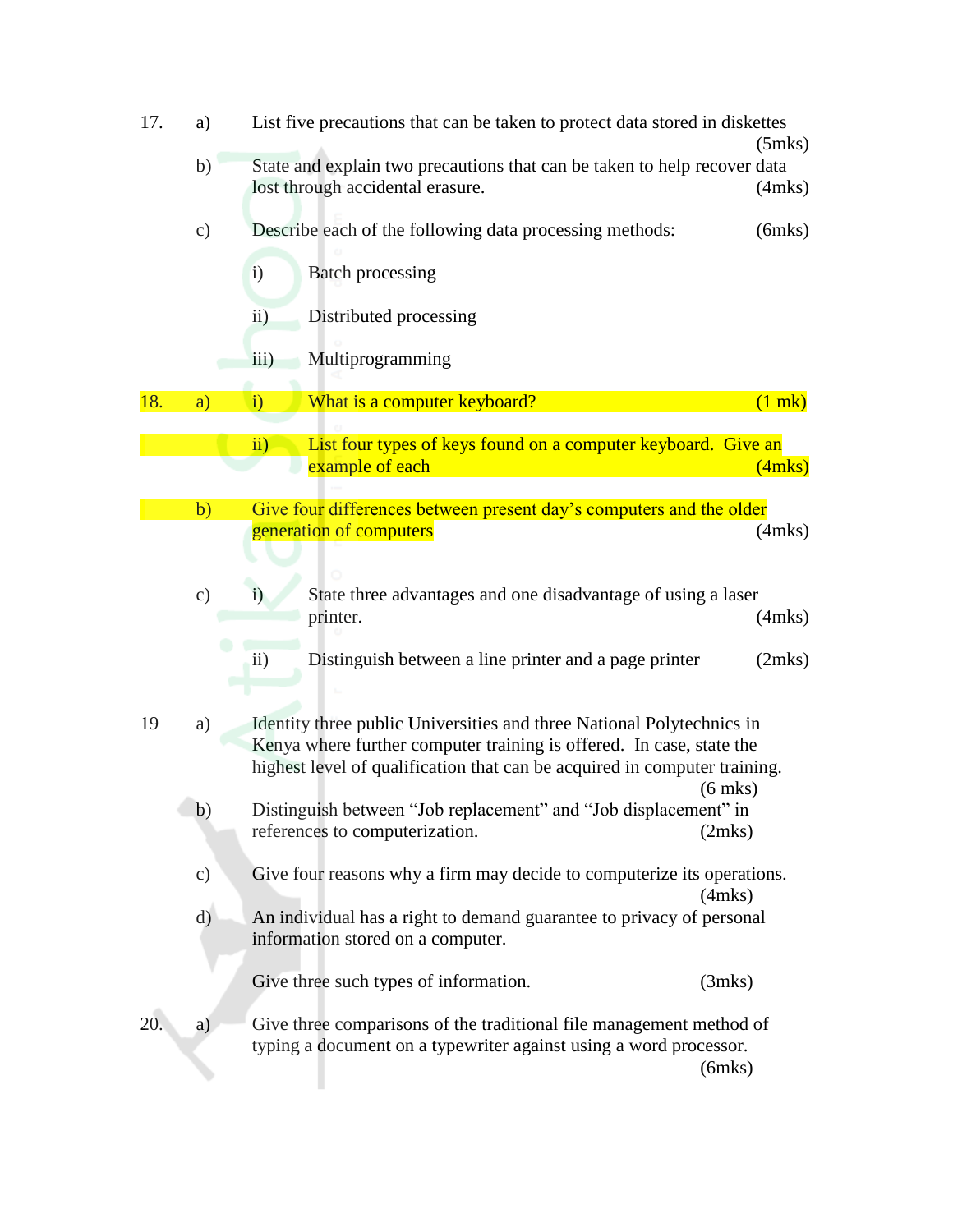| b) | i)           | Define the term spreadsheet                                                | $(1$ mk $)$  |
|----|--------------|----------------------------------------------------------------------------|--------------|
|    | ii)          | Give two examples of spreadsheet packages available in the<br>market today | (2mks)       |
| c) | $\mathbf{i}$ | Explain the following terms as used in a spreadsheet:<br>What if analysis  | $(2$ mks $)$ |
|    | ii)          | m<br>Cell                                                                  | $(1$ mk $)$  |
|    | iii)         | Formula                                                                    | (1mk)        |
|    | iv)          | Pie chart                                                                  | $(2$ mks $)$ |
|    |              | c                                                                          |              |
|    |              |                                                                            |              |
|    |              | $\Box$<br>$\circ$                                                          |              |
|    |              |                                                                            |              |
|    |              | o                                                                          |              |
|    |              | ω<br>$\mathbb{L}$                                                          |              |
|    |              | u.                                                                         |              |
|    |              |                                                                            |              |
|    |              |                                                                            |              |
|    |              |                                                                            |              |
|    |              |                                                                            |              |
|    |              |                                                                            |              |
|    |              |                                                                            |              |
|    |              |                                                                            |              |
|    |              |                                                                            |              |
|    |              |                                                                            |              |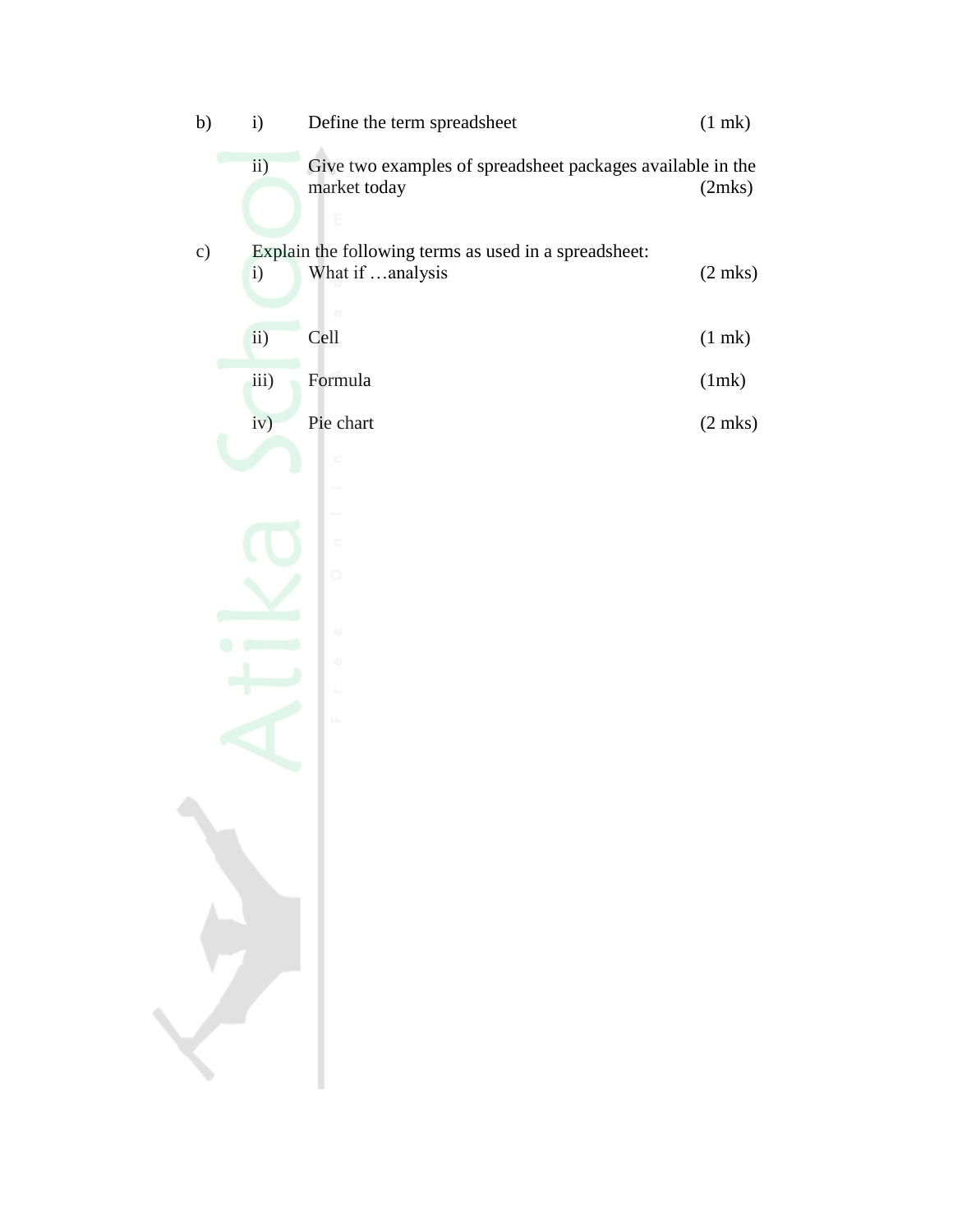**INSTRUCTIONS TO CANDIDATES** *This paper consists of two sections' A and B. Answer All the questions in section A Answer question 16 and an other three questions from section B All answers should be written in the spaces provided on the question paper*

#### **SECTION A (40 MARKS)**

#### **Answer all the questions in this section**

1. Computer systems are built from three types of physical components: processors, memories and 1/O devices.

| a) | State two tasks of a processor | $(2 \text{ mks})$ |
|----|--------------------------------|-------------------|
| b) | State function of 1/O devices  | $(1 \text{ m})$   |

- 2. Threats to the safety of computer systems take many forms such as: white-collar crime, natural disasters, vandalism and careless ness. Give on way as to how each of these forms of threats can be controlled.
	- (2 mks)
- 3. a) Explain the term nibbles as used in data representation in computers b) Perform the following binary arithmetic giving the answers in decimal notation. (3 mks)

i)  $1110.01111 + 11010001$ .011 ii) 1001011.011 - 111.111

4 a) Distinguish between machine and assembly language (2mks)

- b) State the type of translator necessary for a program written in: (2mks) i) High level language
	- ii) Assembly language
- 5. Briefly explain the purpose of the following types of program documentation:

(3mks)

- a) User manual
- b) Reference guide
- c) Quick reference guide

6. State any two features of a user-friendly program. (2mks)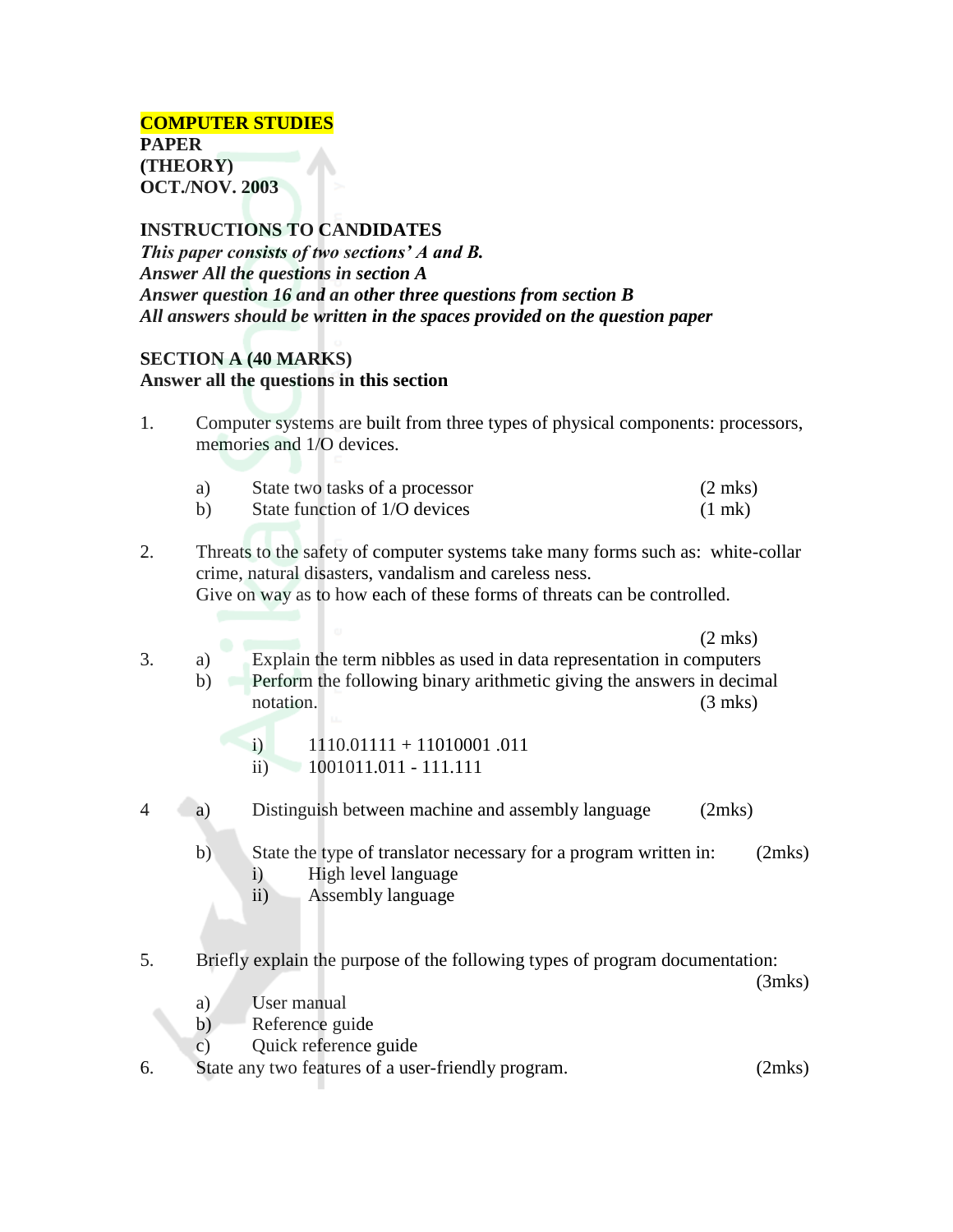7 a) Distinguish between labels and formulae with respect to spreadsheets

(2mks)

| 11<br>Cell                                        | D <sub>1</sub><br>◡ | D <sub>0</sub><br>ມມ | $\sim$ 1.0<br>◡▴◡    | $\sim$ $\sim$ $\sim$<br>◡▴▴ | $\sim$<br>$\sim$<br>◡▴◡     |
|---------------------------------------------------|---------------------|----------------------|----------------------|-----------------------------|-----------------------------|
| $\blacksquare$<br>$1 + 2 + 4 + 7$<br><b>E</b> ntr | 200<br>200          | 100                  | D <sup>o</sup><br>ມ∠ | B <sub>3</sub>              | ~<br>11 <sup>C</sup><br>◡ェ◡ |
|                                                   |                     |                      |                      |                             |                             |

State the value displayed in cell C13 (2 mks)

b) Consider the entries in the cells below.

8. List three differences between wide area Networks (WAN) and Local Area Networks (LAN)

(3mks)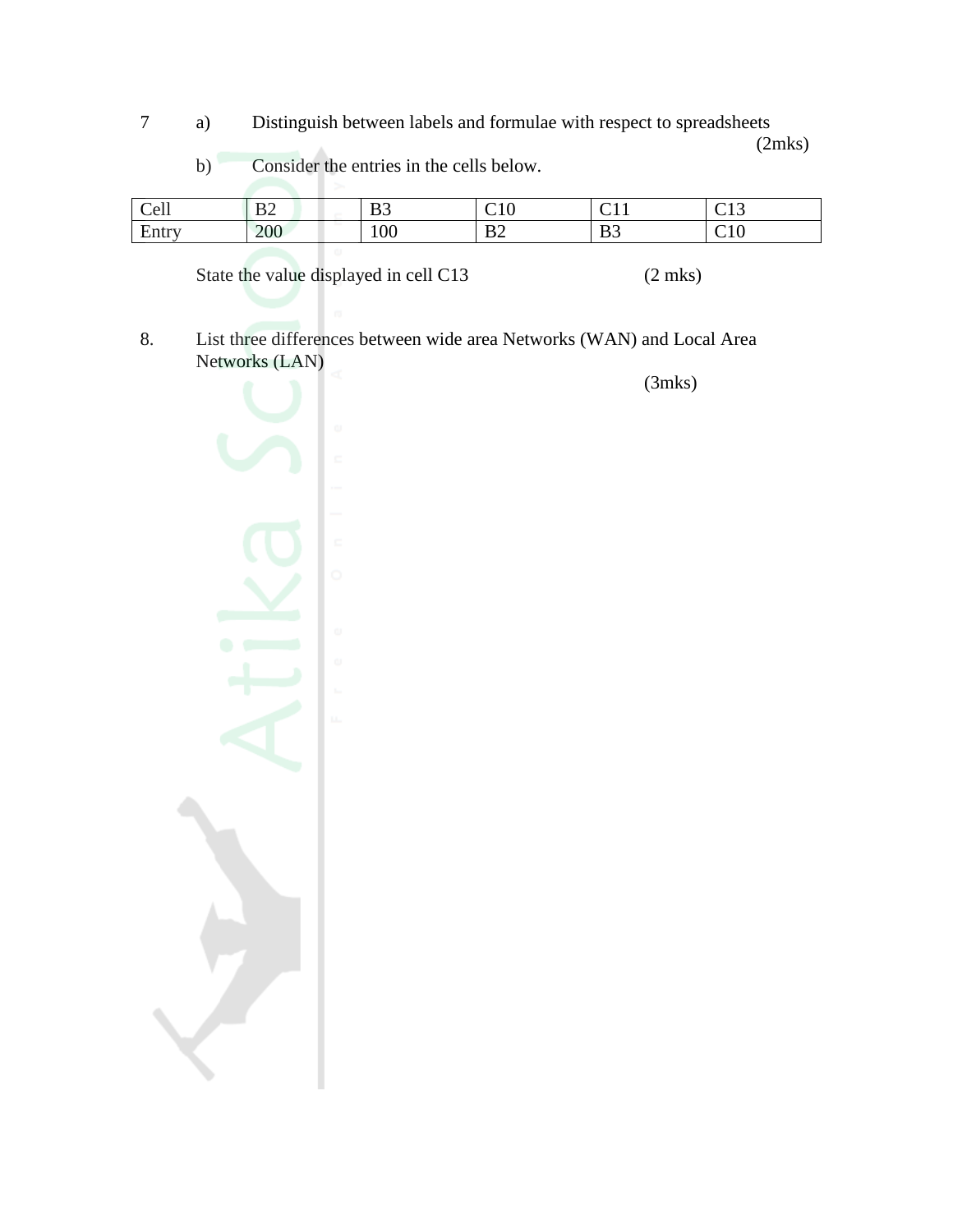9. Study the flowchart segment below and state the last value printed from the flowchart. (2 mks)



| 10. | What is an expert system | (1mk) |
|-----|--------------------------|-------|
|     |                          |       |

- b) State any two components of an expert system (2mks)
- 11. Give two reasons why optical disks are better storage media compared to floppy diskettes (2mks)
- 12. What are the Dos commands used for the following? (2mks)
	- a) Changing directories
	- b) Viewing directories
	- c) Renaming directories
	- d) Deleting a directory
- 13. Distinguish between copying and moving text (2mks)
- 14. a) Name two methods of paper orientation (1mk) b) Name two keys used to delete text in a document (1 mk)
- 15. Name two features a Database package (2mks)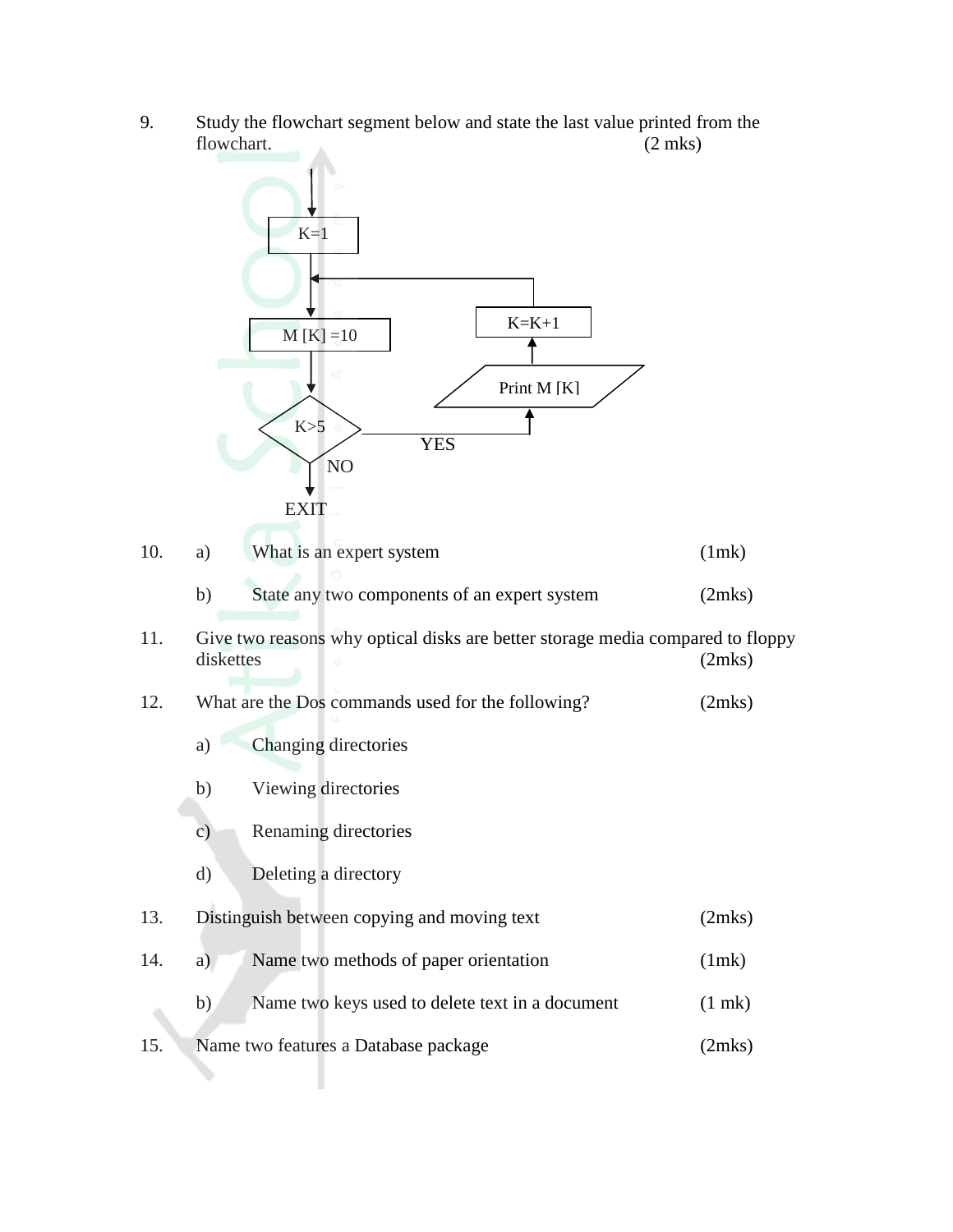#### **SECTION B (60 MKS) Answer question and any other three questions from this section**

16. Study the flowchart below and answer the questions that follow.



- a) Write a high-level language program for the above flowchart (7mks)
	- b) List the outputs of the flowchart above (5 mks)
	- c) Modify the flowchart so that it adds up all its outputs and displays the sum obtained (3mks)
- 17. A computer specification has the following details: Pentium II 1.44 MB floppy disk drive 20 GB hard disk Full multimedia 17" SVGA monitor Pre-installed operating system Pre-installed office suite
	- a) What is meant by
		- i) 1.44 MB floppy disk drive?
		- ii) 20 GB hard disk?
		- iii) 17" SVGA monitor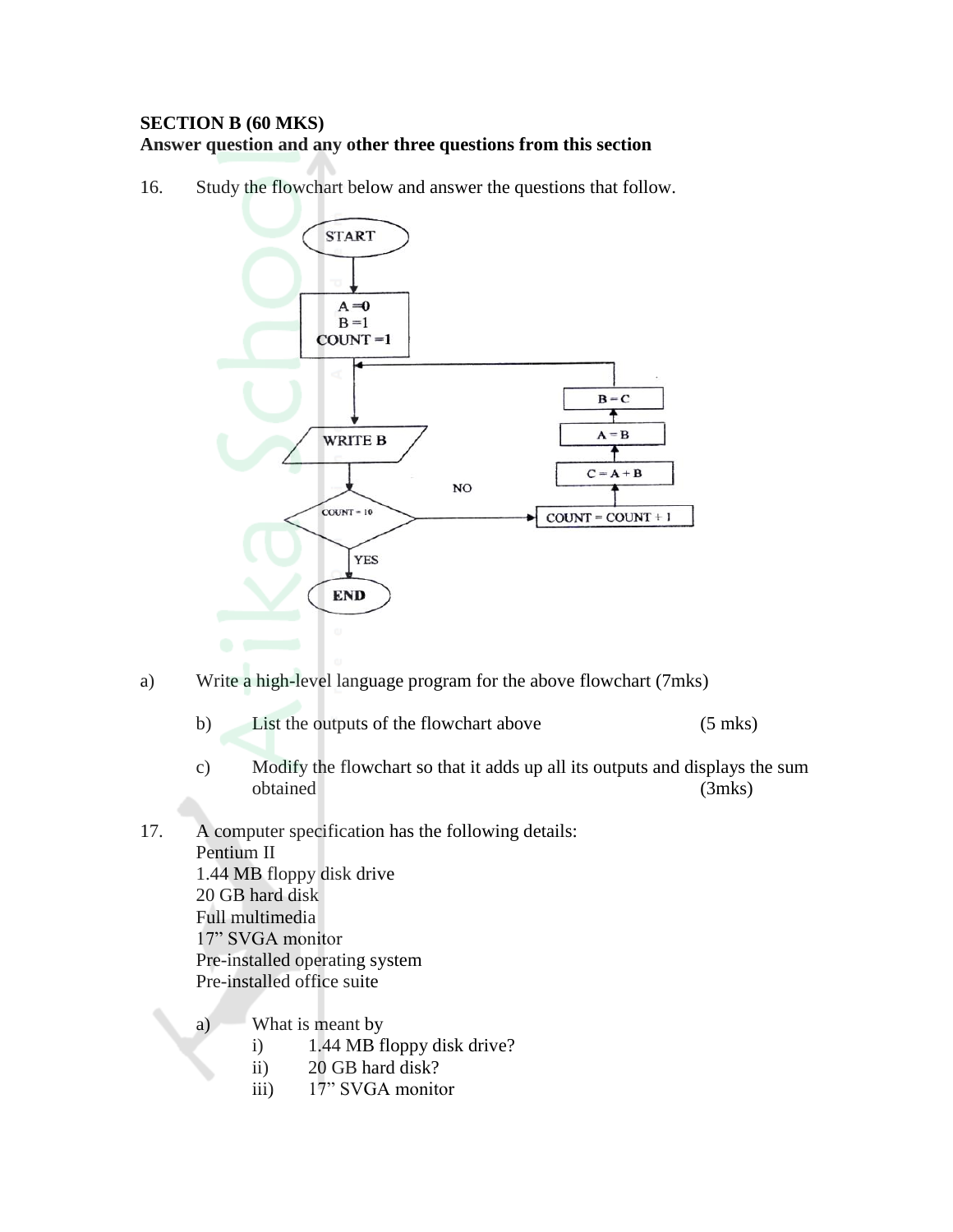|     | b)            | Which operating system might be pre-installed in this computer and why?<br>(2mks)                                                                                                                          |              |
|-----|---------------|------------------------------------------------------------------------------------------------------------------------------------------------------------------------------------------------------------|--------------|
|     | $\mathbf{c})$ | List three multimedia components<br>$(3$ mks)                                                                                                                                                              |              |
|     | $\rm d)$      | $\mathbf{i}$<br>what is meant by computer aided manufacture?<br>$(2$ mks)                                                                                                                                  |              |
|     |               | Give two examples of computer aided design software.<br>$\rm ii)$                                                                                                                                          | (2mks)       |
| 18. | a)            | Give three examples of network software                                                                                                                                                                    | (3mks)       |
|     | b)            | List any three items that may be referred to as data terminal equipment in<br>$(3$ mks)<br>a network                                                                                                       |              |
|     | $\mathbf{c})$ | Briefly explain the following terms as used in networking<br>Remote communication<br>i)<br>Distributed processing<br>$\ddot{\text{ii}})$                                                                   | $(4$ mks $)$ |
|     | $\rm d)$      | State three advantages and two disadvantages of mesh network topology.                                                                                                                                     | $(5$ mks $)$ |
| 19. | a)            | a company has decided to computerize their operations. They have<br>decided to purchase package instead of developing their own programs.<br>Give three advantages and two disadvantages of this approach. |              |
|     | b)            | explain why a value such as 611233444555 may be displayed as<br>$\mathbf{i}$                                                                                                                               | $(5$ mks $)$ |
|     |               | ########## When typed in a cell of a spreadsheet                                                                                                                                                           | (2mks)       |
|     |               | How can the problem in b (i) above be corrected?<br>$\overline{11}$                                                                                                                                        | (2mks)       |
|     | $\mathbf{c})$ | With reasons, briefly describe the most appropriate type of printer output<br>device for the output of:                                                                                                    |              |
|     |               |                                                                                                                                                                                                            | $(6$ mks $)$ |
|     |               | Customer invoices on multi-part stationery<br>$\mathbf{i}$<br>$\overline{11})$<br>Letters to customers                                                                                                     |              |
|     |               | iii)<br>Detailed engineering designs                                                                                                                                                                       |              |
| 20. | a)            | Distinguish between the following pair of terms<br>Data verification and data validation<br>i)                                                                                                             | $(6$ mks $)$ |
|     |               | $\ddot{i}$<br>Data encryption and passwords                                                                                                                                                                |              |
|     |               | iii)<br>Dry run and walk through                                                                                                                                                                           |              |
|     | b)            | Draw a labeled diagram to illustrate the internal structure of a diskette.                                                                                                                                 | $(4$ mks $)$ |
|     | $\circ$ )     | Give two differences between post office mail and electronic mail                                                                                                                                          |              |
|     |               | (E-mail)                                                                                                                                                                                                   | (2mks)       |
|     | $\rm d)$      | Speed and accuracy are some of the advantages of using computers in<br>banking. State three other advantages of use of computers in banking.                                                               | (3mks)       |
|     |               |                                                                                                                                                                                                            |              |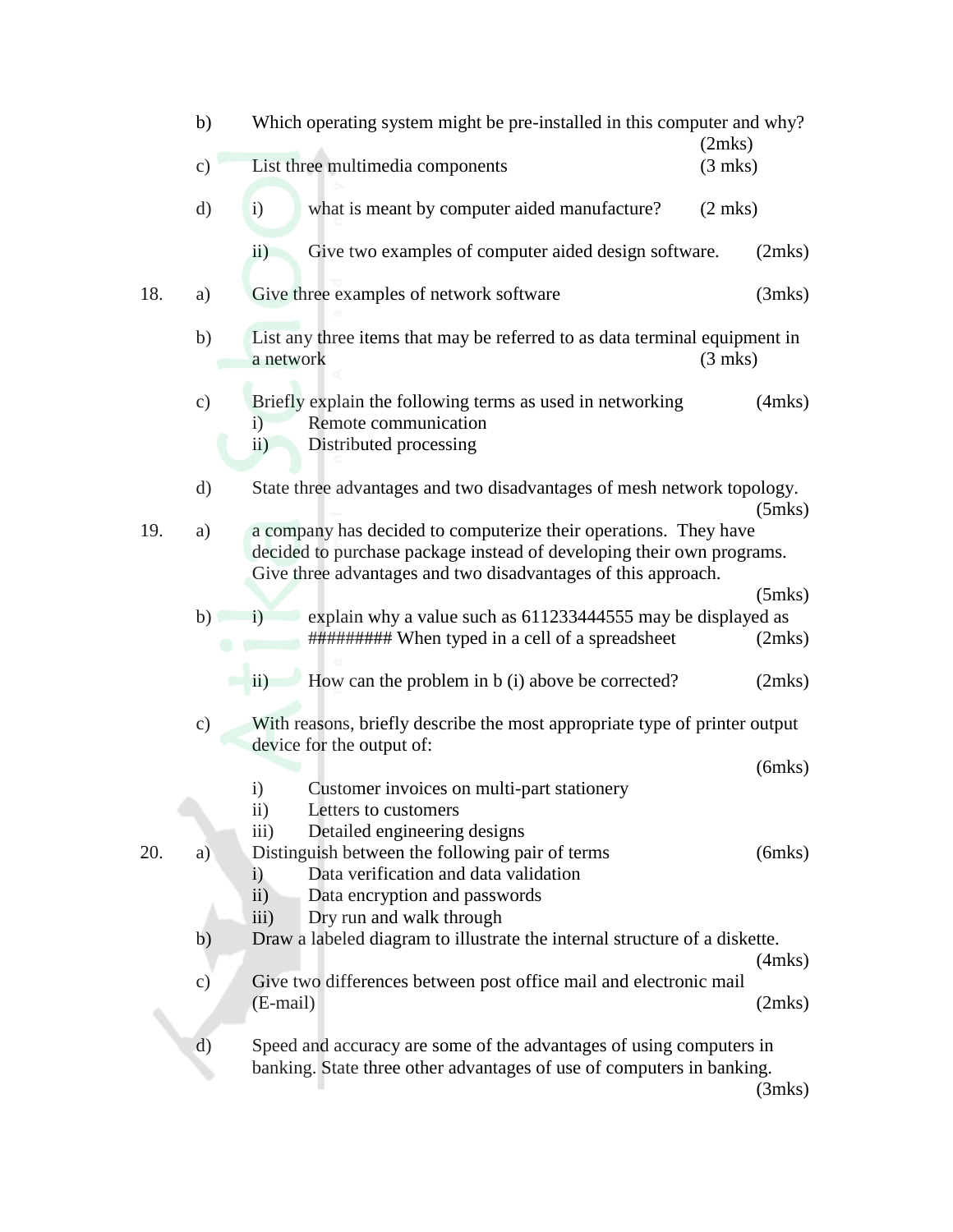#### **COMPUTER STUDIES PAPER 1 (THEORY) OCT./NOV. 2005 2 ½ HOURS**

# **SECTION A (40 MKS) Answer all the questions in this section.**

1. a) What is disk formatting? (1mk) b) Indicate whether the following devices are used for input or output (2mks) i) Plotter ii) Light pen iii) Mouse iv) Visual display unit 2. a) Explain why the following give one reason why they are not allowed in a computer laboratory. (2mks) b) For each of the following give one reason why they are not allowed in a **computer laboratory.** (2mks) i) Smoking ii) Eating foods 3. Distinguish between Real, integer and Character data types as used in programming (3 mks) 4. The cells k3 to K10 of a worksheet contain remarks on student's performance such as very good, good, fair and fail depending on the average mark. Write a formula that can be used to count all students who have the remark "very good" (3mks) 5. a) State the purpose of registers in a computer system (1mk) b) Name two multiprogramming operating systems (2 mks) 6. a) A series file comprises of records placed in positions 1 to 10. State the position of the end of file marker. (1mk) b) State the purpose of each of the following: (2mks) i) File server software ii) Communication software 7. a) Name the control structure depicted by the flowchart below. (1 mk)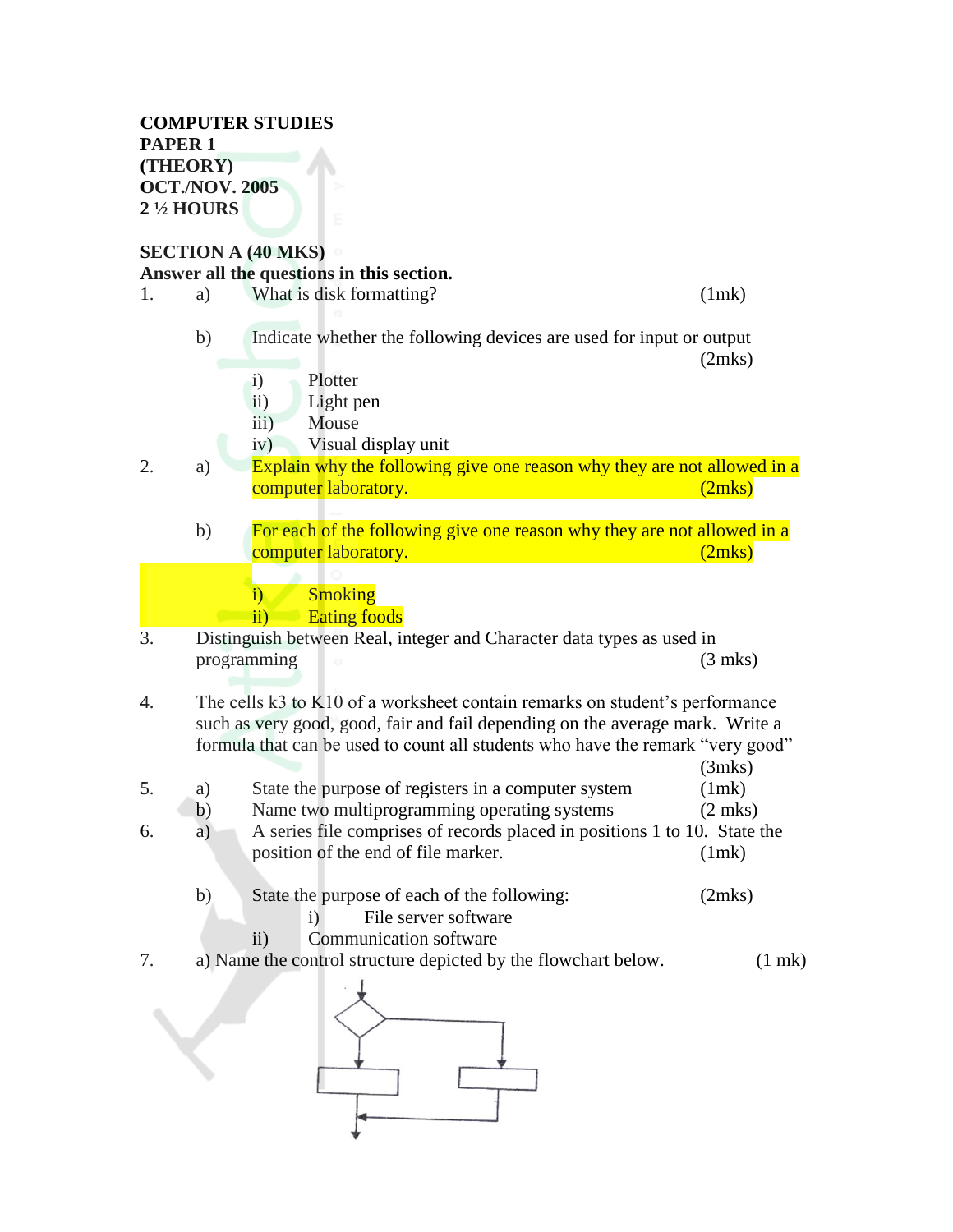| b)     |            | Explain the following terms as used in program implementation.<br>Parallel running<br>$\mathbf{i}$                                                                                                                                              | (2mks)      |
|--------|------------|-------------------------------------------------------------------------------------------------------------------------------------------------------------------------------------------------------------------------------------------------|-------------|
|        |            | Direct change over<br>$\overline{11}$                                                                                                                                                                                                           |             |
| 8.     |            | Consider the linear arrays:                                                                                                                                                                                                                     |             |
|        | i)         | AAA (5:50)                                                                                                                                                                                                                                      |             |
|        | $\ddot{i}$ | <b>BBB</b> (-5:10)                                                                                                                                                                                                                              |             |
|        | iii)       | CC(18)                                                                                                                                                                                                                                          |             |
|        |            | Find the number of elements in each array                                                                                                                                                                                                       | (3mks)      |
| 9.     |            | Define the term artificial intelligence                                                                                                                                                                                                         | $(2$ mks)   |
| 10.    |            | Name two types of relationships that can be applied in database design (2mks)                                                                                                                                                                   |             |
| 11     | a)         | Explain binary Coded Decimal code of data representation<br>Indenting                                                                                                                                                                           | $(1$ mk $)$ |
|        | b)         | Alignment                                                                                                                                                                                                                                       |             |
|        | c)         | Word wrap                                                                                                                                                                                                                                       |             |
| 12.    |            | Outline two ways in which computer can be used in hotels                                                                                                                                                                                        | (2 Marks)   |
| 13.    | a)         | Explain Binary Coded Decimal code of data representation (marks)                                                                                                                                                                                |             |
|        | b)         | Write the number $41_{10}$ in BCD notation                                                                                                                                                                                                      | $(1$ mk $)$ |
| 14.    |            | Arrange the following data units in ascending order of size.<br>BYTE, FILE, BIT, NIBBIE                                                                                                                                                         | (2mks)      |
| $\tau$ |            | $C_{1}$ and $C_{2}$ and $C_{3}$ and $C_{4}$ and $C_{5}$ and $C_{6}$ and $C_{7}$ and $C_{8}$ and $C_{9}$ and $C_{1}$ and $C_{1}$ and $C_{1}$ and $C_{1}$ and $C_{1}$ and $C_{1}$ and $C_{2}$ and $C_{3}$ and $C_{4}$ and $C_{5}$ and $C_{6}$ and |             |

15. State two health issues that may result from prolonged use of computers (2 mks)

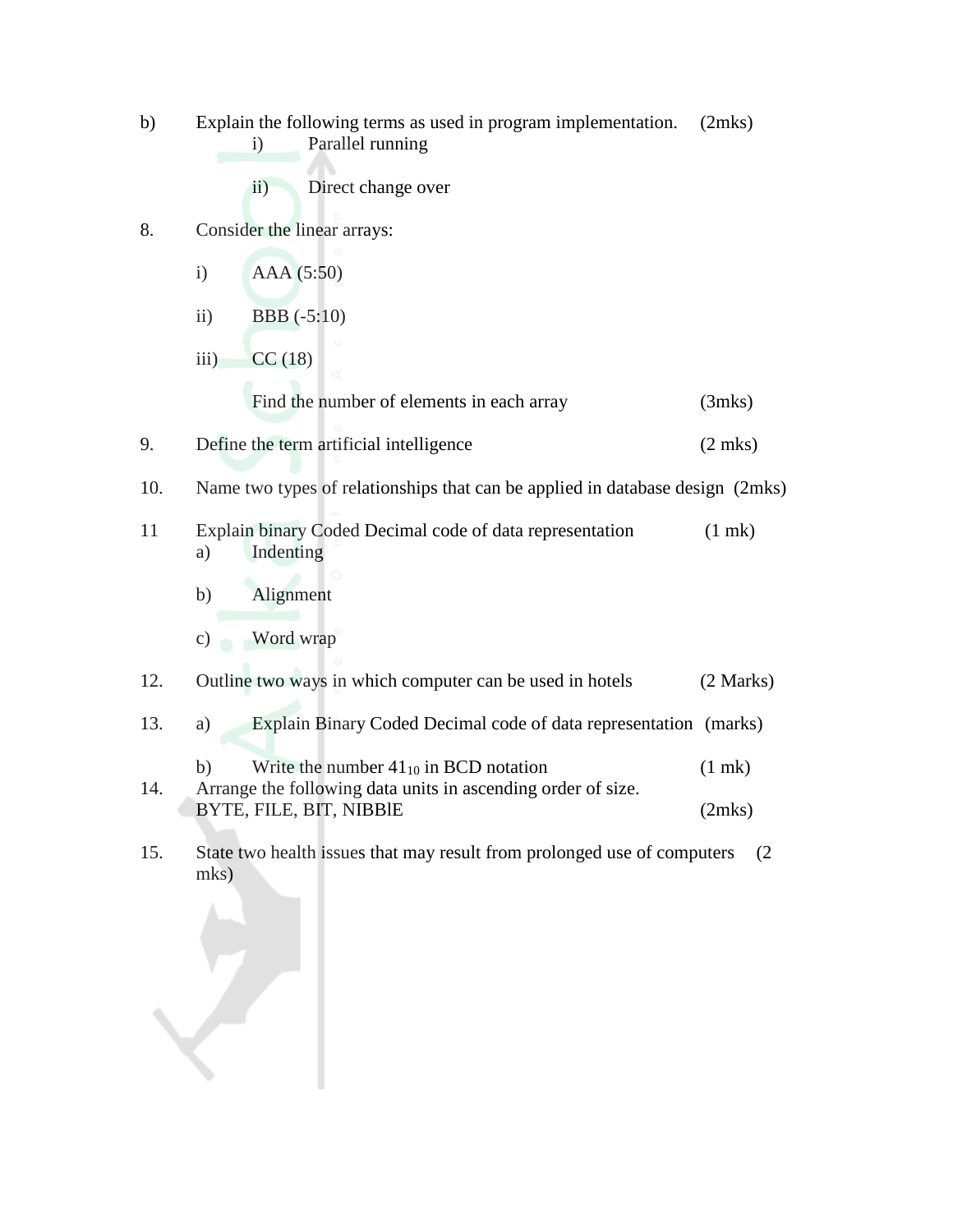#### **SECTION B (60 MARKS)**

- 16. a) State the stage of program development in which (4 mk)
	- i) A flowchart would be drawn
	- ii) The programmer would check whether the program does as required
	- iii) The user guide would be written
	- iv) The requirements specifications would be written.

b) State the output of following flow chart segment (1mk)



- c) i) Draw flowchart to compute the combined resistance ® of two resistors  $R_1$  and  $R_2$  in parallel using the formula;
- R  $= 1$  $^{1}/_{R}$  1 +  $^{1}$  $(5$ mks $)$ ii) Write a program using Pascal or C languages for the flowchart in C (i) Above.  $(5 \frac{1}{2} \text{ mks})$

17. a) List three paragraph formatting activities in word processing (3mks)

- b) Differentiate between bolding and highlighting text (2mks)
- c) The following information shows the income and expenditure for "bebayote " matatu for five days. The income from Monday to Friday was Kshs. 4,000, 9,000, 10, 000, 15,000 and 12,000 respectively while the expenditure for the same period was Kshs. 2,000, 3,000, 7,000, 5,000 and 6,000 respectively
	- i) Draw a spreadsheet that would contain the information. Indicate the rows as  $1, 2, 3, \ldots$  And the columns as  $a, B, C$  (4mks) ii) State the expression that would be used to obtain:

|         | Monday's profit     | (2mks) |
|---------|---------------------|--------|
|         | Total income        | (2mks) |
| $III$ ) | Highest expenditure | (2mks) |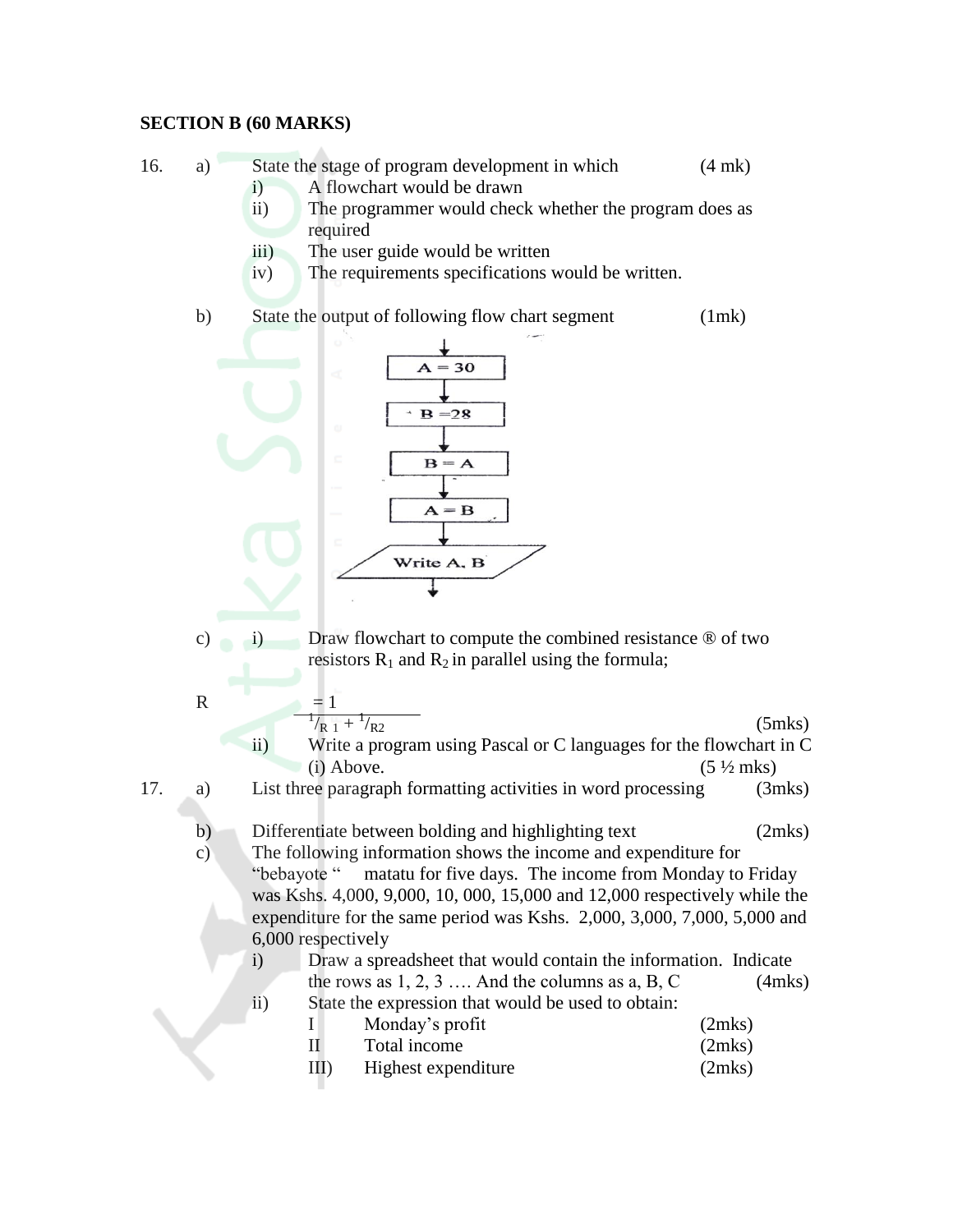| Using two's compliment, subtract 7 from 4 and give the answer in decimal<br>notation<br>$(4$ mks $)$<br>Convert<br>c)<br>$91B_{16}$ to octal<br>$\mathbf{i}$<br>(3mks)<br>$\overline{ii}$ )<br>$376_8$ to hexadecimal<br>(3mks)<br>iii)<br>$9.625_{10}$ to binary<br>$(4$ mks)<br>Explain what the following DOS commands will do when executed.<br>19.<br>a)<br>A: $\text{copy}$ *.* B:<br>$\mathbf{i}$<br>$(2$ mks)<br>$\overline{ii}$ )<br>$C: \ \triangleright$ ERASE*. DOC<br>(2mks)<br>$b: \triangleright \text{Md}$ EXAMS<br>$\overline{iii}$ )<br>(2mks)<br>With the aid of a diagram, explain hierarchical (tree) network<br>b)<br>$\mathbf{i}$<br>topology<br>(3mks)<br>ii)<br>List two advantages and two disadvantage of hierarchical network<br>$(4$ mks)<br>topology.<br>Advantages:-<br>Disadvantages:<br>20.<br>Name and explain the function of the keyboard keys represented by the<br>a)<br>following symbols.<br>$\mathbf{i}$<br>(2mks)<br>$\rm ii)$<br>ш.<br>$\overline{iii}$ )<br>(2mks)<br>b)<br>Simulation is one of the application areas of computers<br>What is meant by the term simulation<br>(1mk)<br>$\mathbf{i}$<br>$\rm ii)$<br>Name two application areas of simulation<br>$(2$ mks)<br>iii)<br>State three advantages of computer based simulation (3 mks)<br>Explain three ways in which computers have impacted on education<br>$\mathbf{c})$ | 18. | a) | Subtract $011_2$ from $1001_2$ | (1mk)  |
|------------------------------------------------------------------------------------------------------------------------------------------------------------------------------------------------------------------------------------------------------------------------------------------------------------------------------------------------------------------------------------------------------------------------------------------------------------------------------------------------------------------------------------------------------------------------------------------------------------------------------------------------------------------------------------------------------------------------------------------------------------------------------------------------------------------------------------------------------------------------------------------------------------------------------------------------------------------------------------------------------------------------------------------------------------------------------------------------------------------------------------------------------------------------------------------------------------------------------------------------------------------------------------------------------------------------------------------------------------------------------------|-----|----|--------------------------------|--------|
|                                                                                                                                                                                                                                                                                                                                                                                                                                                                                                                                                                                                                                                                                                                                                                                                                                                                                                                                                                                                                                                                                                                                                                                                                                                                                                                                                                                    |     | b) |                                |        |
|                                                                                                                                                                                                                                                                                                                                                                                                                                                                                                                                                                                                                                                                                                                                                                                                                                                                                                                                                                                                                                                                                                                                                                                                                                                                                                                                                                                    |     |    |                                |        |
|                                                                                                                                                                                                                                                                                                                                                                                                                                                                                                                                                                                                                                                                                                                                                                                                                                                                                                                                                                                                                                                                                                                                                                                                                                                                                                                                                                                    |     |    |                                |        |
|                                                                                                                                                                                                                                                                                                                                                                                                                                                                                                                                                                                                                                                                                                                                                                                                                                                                                                                                                                                                                                                                                                                                                                                                                                                                                                                                                                                    |     |    |                                |        |
|                                                                                                                                                                                                                                                                                                                                                                                                                                                                                                                                                                                                                                                                                                                                                                                                                                                                                                                                                                                                                                                                                                                                                                                                                                                                                                                                                                                    |     |    |                                |        |
|                                                                                                                                                                                                                                                                                                                                                                                                                                                                                                                                                                                                                                                                                                                                                                                                                                                                                                                                                                                                                                                                                                                                                                                                                                                                                                                                                                                    |     |    |                                |        |
|                                                                                                                                                                                                                                                                                                                                                                                                                                                                                                                                                                                                                                                                                                                                                                                                                                                                                                                                                                                                                                                                                                                                                                                                                                                                                                                                                                                    |     |    |                                |        |
|                                                                                                                                                                                                                                                                                                                                                                                                                                                                                                                                                                                                                                                                                                                                                                                                                                                                                                                                                                                                                                                                                                                                                                                                                                                                                                                                                                                    |     |    |                                |        |
|                                                                                                                                                                                                                                                                                                                                                                                                                                                                                                                                                                                                                                                                                                                                                                                                                                                                                                                                                                                                                                                                                                                                                                                                                                                                                                                                                                                    |     |    |                                |        |
|                                                                                                                                                                                                                                                                                                                                                                                                                                                                                                                                                                                                                                                                                                                                                                                                                                                                                                                                                                                                                                                                                                                                                                                                                                                                                                                                                                                    |     |    |                                |        |
|                                                                                                                                                                                                                                                                                                                                                                                                                                                                                                                                                                                                                                                                                                                                                                                                                                                                                                                                                                                                                                                                                                                                                                                                                                                                                                                                                                                    |     |    |                                |        |
|                                                                                                                                                                                                                                                                                                                                                                                                                                                                                                                                                                                                                                                                                                                                                                                                                                                                                                                                                                                                                                                                                                                                                                                                                                                                                                                                                                                    |     |    |                                |        |
|                                                                                                                                                                                                                                                                                                                                                                                                                                                                                                                                                                                                                                                                                                                                                                                                                                                                                                                                                                                                                                                                                                                                                                                                                                                                                                                                                                                    |     |    |                                |        |
|                                                                                                                                                                                                                                                                                                                                                                                                                                                                                                                                                                                                                                                                                                                                                                                                                                                                                                                                                                                                                                                                                                                                                                                                                                                                                                                                                                                    |     |    |                                |        |
|                                                                                                                                                                                                                                                                                                                                                                                                                                                                                                                                                                                                                                                                                                                                                                                                                                                                                                                                                                                                                                                                                                                                                                                                                                                                                                                                                                                    |     |    |                                |        |
|                                                                                                                                                                                                                                                                                                                                                                                                                                                                                                                                                                                                                                                                                                                                                                                                                                                                                                                                                                                                                                                                                                                                                                                                                                                                                                                                                                                    |     |    |                                |        |
|                                                                                                                                                                                                                                                                                                                                                                                                                                                                                                                                                                                                                                                                                                                                                                                                                                                                                                                                                                                                                                                                                                                                                                                                                                                                                                                                                                                    |     |    |                                |        |
|                                                                                                                                                                                                                                                                                                                                                                                                                                                                                                                                                                                                                                                                                                                                                                                                                                                                                                                                                                                                                                                                                                                                                                                                                                                                                                                                                                                    |     |    |                                |        |
|                                                                                                                                                                                                                                                                                                                                                                                                                                                                                                                                                                                                                                                                                                                                                                                                                                                                                                                                                                                                                                                                                                                                                                                                                                                                                                                                                                                    |     |    |                                |        |
|                                                                                                                                                                                                                                                                                                                                                                                                                                                                                                                                                                                                                                                                                                                                                                                                                                                                                                                                                                                                                                                                                                                                                                                                                                                                                                                                                                                    |     |    |                                |        |
|                                                                                                                                                                                                                                                                                                                                                                                                                                                                                                                                                                                                                                                                                                                                                                                                                                                                                                                                                                                                                                                                                                                                                                                                                                                                                                                                                                                    |     |    |                                |        |
|                                                                                                                                                                                                                                                                                                                                                                                                                                                                                                                                                                                                                                                                                                                                                                                                                                                                                                                                                                                                                                                                                                                                                                                                                                                                                                                                                                                    |     |    |                                |        |
|                                                                                                                                                                                                                                                                                                                                                                                                                                                                                                                                                                                                                                                                                                                                                                                                                                                                                                                                                                                                                                                                                                                                                                                                                                                                                                                                                                                    |     |    |                                |        |
|                                                                                                                                                                                                                                                                                                                                                                                                                                                                                                                                                                                                                                                                                                                                                                                                                                                                                                                                                                                                                                                                                                                                                                                                                                                                                                                                                                                    |     |    |                                |        |
|                                                                                                                                                                                                                                                                                                                                                                                                                                                                                                                                                                                                                                                                                                                                                                                                                                                                                                                                                                                                                                                                                                                                                                                                                                                                                                                                                                                    |     |    |                                |        |
|                                                                                                                                                                                                                                                                                                                                                                                                                                                                                                                                                                                                                                                                                                                                                                                                                                                                                                                                                                                                                                                                                                                                                                                                                                                                                                                                                                                    |     |    |                                |        |
|                                                                                                                                                                                                                                                                                                                                                                                                                                                                                                                                                                                                                                                                                                                                                                                                                                                                                                                                                                                                                                                                                                                                                                                                                                                                                                                                                                                    |     |    |                                |        |
|                                                                                                                                                                                                                                                                                                                                                                                                                                                                                                                                                                                                                                                                                                                                                                                                                                                                                                                                                                                                                                                                                                                                                                                                                                                                                                                                                                                    |     |    |                                |        |
|                                                                                                                                                                                                                                                                                                                                                                                                                                                                                                                                                                                                                                                                                                                                                                                                                                                                                                                                                                                                                                                                                                                                                                                                                                                                                                                                                                                    |     |    |                                |        |
|                                                                                                                                                                                                                                                                                                                                                                                                                                                                                                                                                                                                                                                                                                                                                                                                                                                                                                                                                                                                                                                                                                                                                                                                                                                                                                                                                                                    |     |    |                                |        |
|                                                                                                                                                                                                                                                                                                                                                                                                                                                                                                                                                                                                                                                                                                                                                                                                                                                                                                                                                                                                                                                                                                                                                                                                                                                                                                                                                                                    |     |    |                                |        |
|                                                                                                                                                                                                                                                                                                                                                                                                                                                                                                                                                                                                                                                                                                                                                                                                                                                                                                                                                                                                                                                                                                                                                                                                                                                                                                                                                                                    |     |    |                                |        |
|                                                                                                                                                                                                                                                                                                                                                                                                                                                                                                                                                                                                                                                                                                                                                                                                                                                                                                                                                                                                                                                                                                                                                                                                                                                                                                                                                                                    |     |    |                                |        |
|                                                                                                                                                                                                                                                                                                                                                                                                                                                                                                                                                                                                                                                                                                                                                                                                                                                                                                                                                                                                                                                                                                                                                                                                                                                                                                                                                                                    |     |    |                                |        |
|                                                                                                                                                                                                                                                                                                                                                                                                                                                                                                                                                                                                                                                                                                                                                                                                                                                                                                                                                                                                                                                                                                                                                                                                                                                                                                                                                                                    |     |    |                                |        |
|                                                                                                                                                                                                                                                                                                                                                                                                                                                                                                                                                                                                                                                                                                                                                                                                                                                                                                                                                                                                                                                                                                                                                                                                                                                                                                                                                                                    |     |    |                                |        |
|                                                                                                                                                                                                                                                                                                                                                                                                                                                                                                                                                                                                                                                                                                                                                                                                                                                                                                                                                                                                                                                                                                                                                                                                                                                                                                                                                                                    |     |    |                                |        |
|                                                                                                                                                                                                                                                                                                                                                                                                                                                                                                                                                                                                                                                                                                                                                                                                                                                                                                                                                                                                                                                                                                                                                                                                                                                                                                                                                                                    |     |    |                                | (3mks) |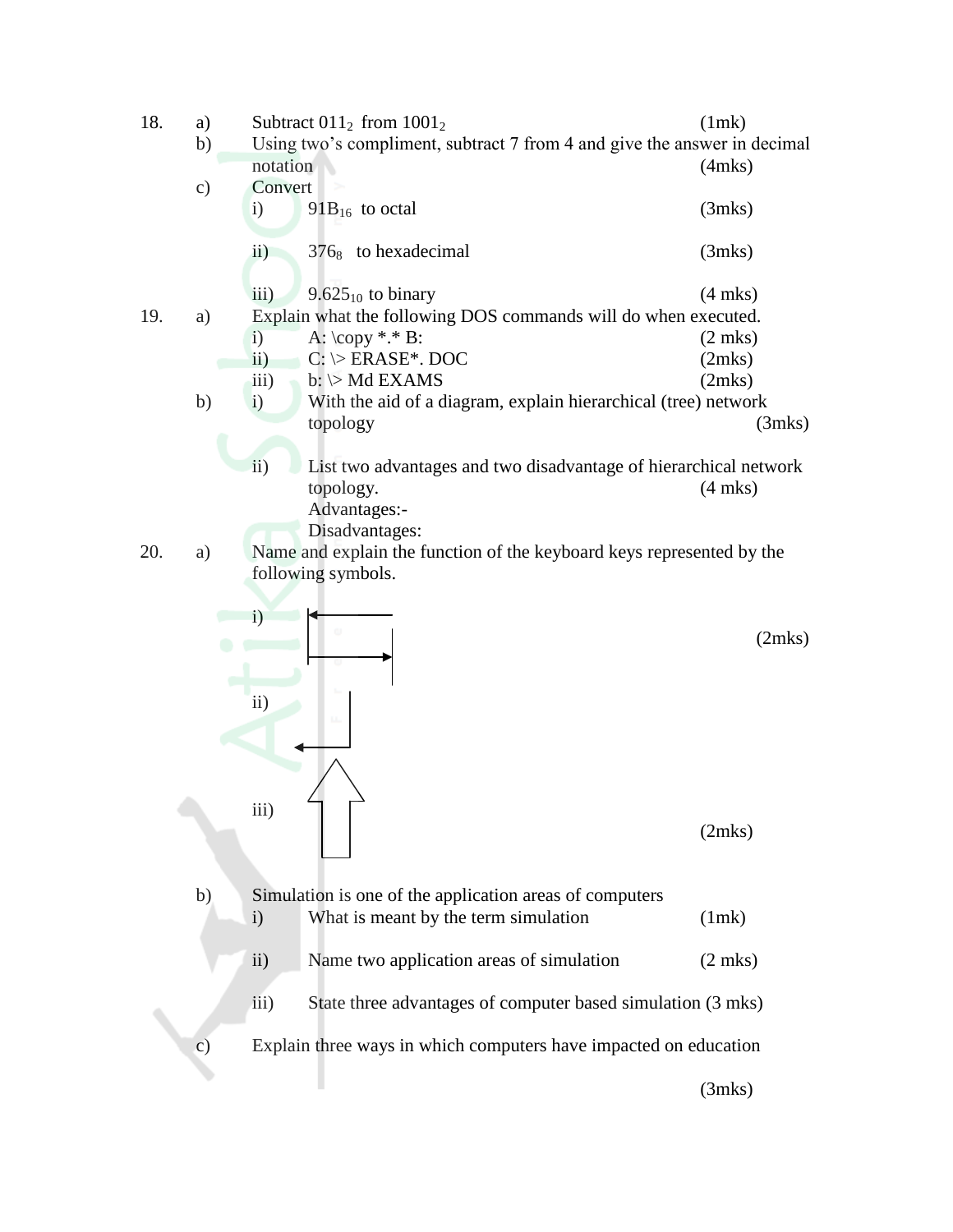## **SECTION A (40 MARKS)**

|     |              | SEUTIUN A (40 MARRS)                                                                               |                  |
|-----|--------------|----------------------------------------------------------------------------------------------------|------------------|
| 1.  |              | What is meant by                                                                                   |                  |
|     | a)           | Analogue data                                                                                      |                  |
|     | b)           | Digital data                                                                                       | $(4$ mks)        |
| 2.  |              | Distinguish between transcription and transposition types of errors and give an<br>example of each | $(4$ mks $)$     |
| 3.  | a)           | what are peripheral devices?                                                                       | (1mk)            |
|     |              |                                                                                                    |                  |
|     | b)           | Give two examples of peripheral devices                                                            | (1mk)            |
|     |              |                                                                                                    |                  |
| 4   | a)           | What meant by the term user-friendly as used in software development?                              |                  |
|     |              |                                                                                                    | (1mk)            |
|     | b)           | Distinguish between the terms single-tasking and multi-user as used in                             |                  |
|     |              | operating systems                                                                                  | (2mks)           |
| 5.  |              | What actions should be taken in case of a fire outbreak in the computer                            |                  |
|     |              | laboratory?                                                                                        | (4mks)           |
| 6   | a)           | What is an Internet Service Provider?                                                              | (1mk)            |
|     |              |                                                                                                    |                  |
|     | b)           | An employee in a business company is charged with the responsibility of                            |                  |
|     |              | putting the company advertisements on the Internet.                                                |                  |
|     |              | State the professional title of the employee.<br>$\mathbf{i}$                                      | (1mk)            |
|     |              | $\overline{11}$ )<br>Give an example of software used by this employee to carry out                |                  |
|     |              | the above task.                                                                                    | (1mk)            |
| 7.  |              | Differentiate between COM ports and LPT ports                                                      | (2mks)           |
|     |              |                                                                                                    |                  |
| 8.  |              | Explain two ways in which ICT can enhance commerce.                                                | (2mks)           |
|     |              |                                                                                                    |                  |
| 9.  |              | Explain the following software terms:                                                              |                  |
|     | a)           | Portability                                                                                        | $(1 \text{ m})$  |
|     | b)           | Modularity                                                                                         | $(1$ mk $)$      |
|     |              |                                                                                                    |                  |
| 10. | a)           | State two application areas of a desktop publishing software.                                      | (2mks)           |
|     | $\mathbf{b}$ | Explain the following graphic terms:                                                               |                  |
|     |              | Rotate<br>$\mathbf{i}$                                                                             | $(1$ mk $)$      |
|     |              | $\mathbf{ii}$<br>Crop                                                                              | (1mk)            |
| 12. | a)           | List two arithmetic operations that can be performed on a row of numeric                           |                  |
|     |              | data in a word processing table.                                                                   | $(1 \text{ mk})$ |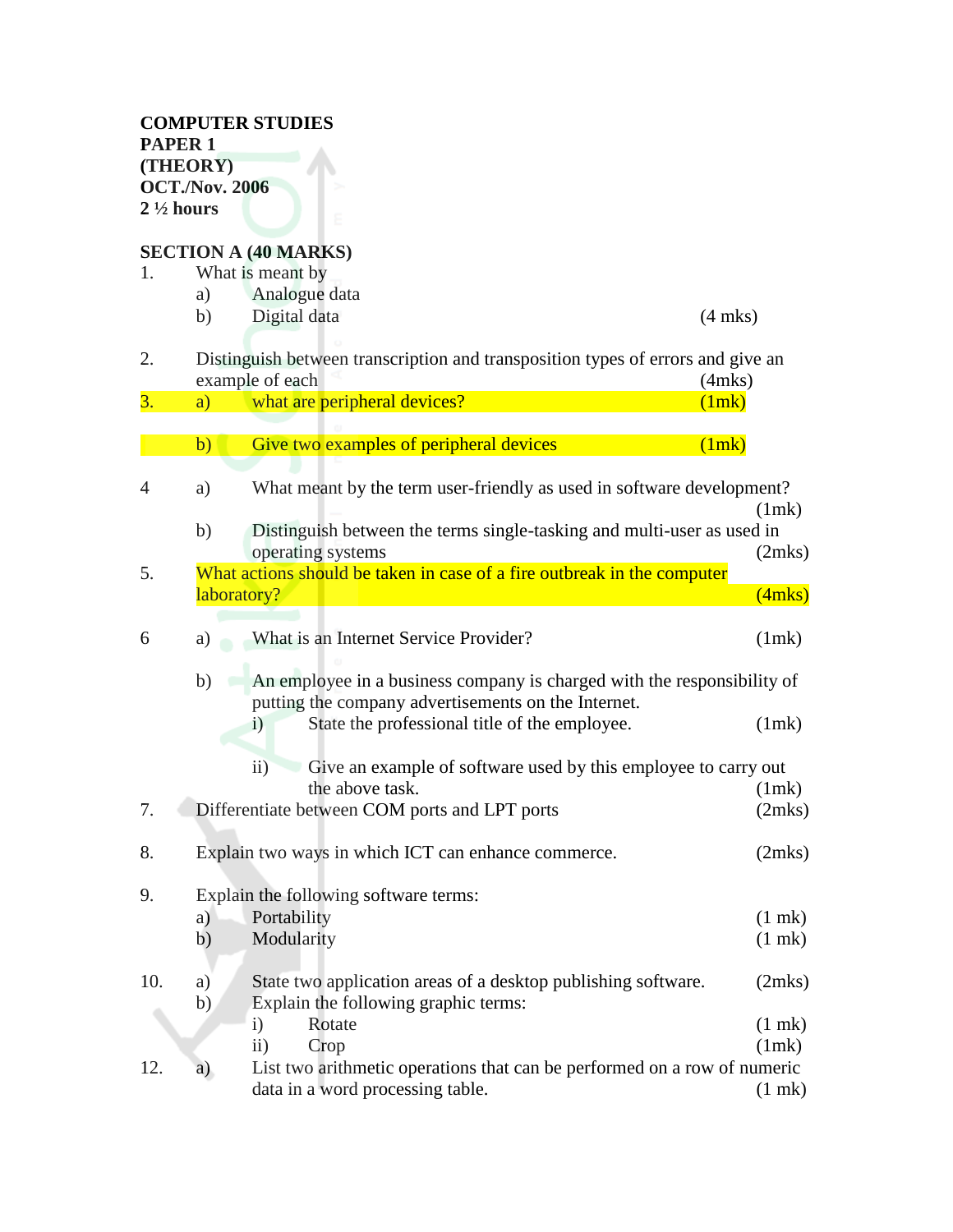- b) In each case of (a) above, write the expression used. (2mks) 13. List two methods of gathering information during system development process.  $(2mks)$ <br> $(3mks)$ 14. Name three types of optical disks.
- 15. The diagram below shows a formatted plate surface of a storage disk.

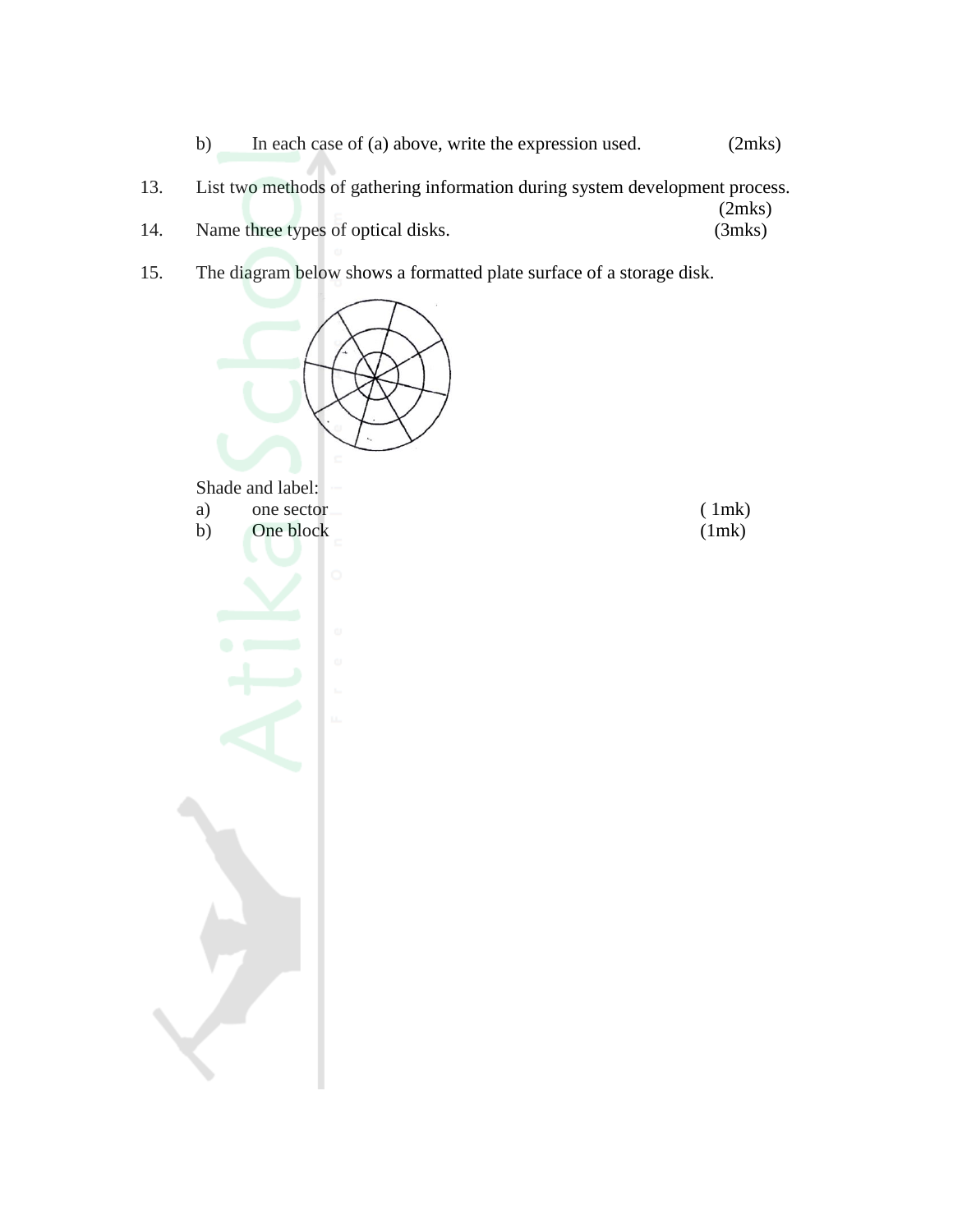## **SECTION B (60 MKS)**

|          |               | Answer question 16 and any other three questions from this section in the space |                    |
|----------|---------------|---------------------------------------------------------------------------------|--------------------|
| provided |               |                                                                                 |                    |
| 16       | a)            | List two examples of:                                                           |                    |
|          |               | Third generation languages<br>$\mathbf{i}$                                      | (2mks)             |
|          |               | $\overline{ii}$ )<br>Object oriented languages                                  | $(2 \text{ mks})$  |
|          | b)            | Draw a flowchart to compare three non-equal numeric values A, B, C and          |                    |
|          |               | prints the largest of the three.                                                | $(11 \text{ mks})$ |
| 17       | a)            | One of the functions of an operating system is job scheduling. Explain          |                    |
|          |               | what is mean by job scheduling.                                                 | (1mk)              |
|          | b)            | List and explain three types of user interfaces.                                | $(6$ mks)          |
|          | c)            | Describe the following categories of software:                                  |                    |
|          |               | Firmware<br>$\left( \frac{1}{2} \right)$                                        | (1mk)              |
|          |               | $\overline{ii}$ )<br>Proprietary software                                       | (1mk)              |
|          | $\mathbf{d}$  | a new company XYZ intends to go into the business of desktop                    |                    |
|          |               | publishing. Advise the company on three computer hardware system                |                    |
|          |               | specification features to consider as a measure of enhancing performance.       |                    |
|          |               |                                                                                 | $(6$ mks)          |
| 18.      | a)            | distinguish between the following sets of terms as used in spreadsheets.        |                    |
|          |               |                                                                                 | (2mks)             |
|          |               | Worksheet and workbook<br>$\mathbf{i}$                                          |                    |
|          |               | Filtering and sorting<br>$\overline{11}$                                        |                    |
|          | b)            | State one way in which a user may reverse the last action taken in a            |                    |
|          |               | spreadsheet package.                                                            | $(1$ mk $)$        |
|          | $\mathbf{c})$ | The following is a sample of a payroll. The worksheet row and column            |                    |

|  |  |  |  | headings are marked $1, 2, 3, \ldots$ and A, B, C. respectively |  |
|--|--|--|--|-----------------------------------------------------------------|--|

|                | $\boldsymbol{A}$ | B            | $\mathcal{C}$ | D            | ${\bf E}$         | $\overline{F}$ | G                 | H          |
|----------------|------------------|--------------|---------------|--------------|-------------------|----------------|-------------------|------------|
| 1              | <b>NAME</b>      | <b>HOURS</b> | <b>PAY</b>    | <b>BASIC</b> | <b>ALLOWANCES</b> | <b>GROSS</b>   | <b>TAX</b>        | <b>NET</b> |
|                |                  | <b>WORKE</b> | <b>PER</b>    | PAY          |                   | <b>PAY</b>     | <b>DEDUCTIONS</b> | <b>PAY</b> |
|                |                  | D            | <b>HOUR</b>   |              |                   |                |                   |            |
|                |                  |              |               |              |                   |                |                   |            |
| $\overline{2}$ | <b>KORIR</b>     | 12           | 1500          |              |                   |                |                   |            |
| 3              | <b>ATIENO</b>    | 28           | 650           |              |                   |                |                   |            |
| $\overline{4}$ | <b>MUTISO</b>    | 26           | 450           |              |                   |                |                   |            |
| 5              | <b>ASHA</b>      | 30           | 900           |              |                   |                |                   |            |
| 6              | <b>MAINA</b>     | 18           | 350           |              |                   |                |                   |            |
| $\overline{7}$ | <b>WANJIKU</b>   | 22.5         | 250           |              |                   |                |                   |            |
| 8 <sup>1</sup> | <b>WANYAMA</b>   | 24.5         | 250           |              |                   |                |                   |            |
| 9              | <b>OLESANE</b>   | 17           | 180           |              |                   |                |                   |            |
| 10             | <b>MOSET</b>     | 33           | 700           |              |                   |                |                   |            |
|                | <b>TOTALS</b>    |              |               |              |                   |                |                   |            |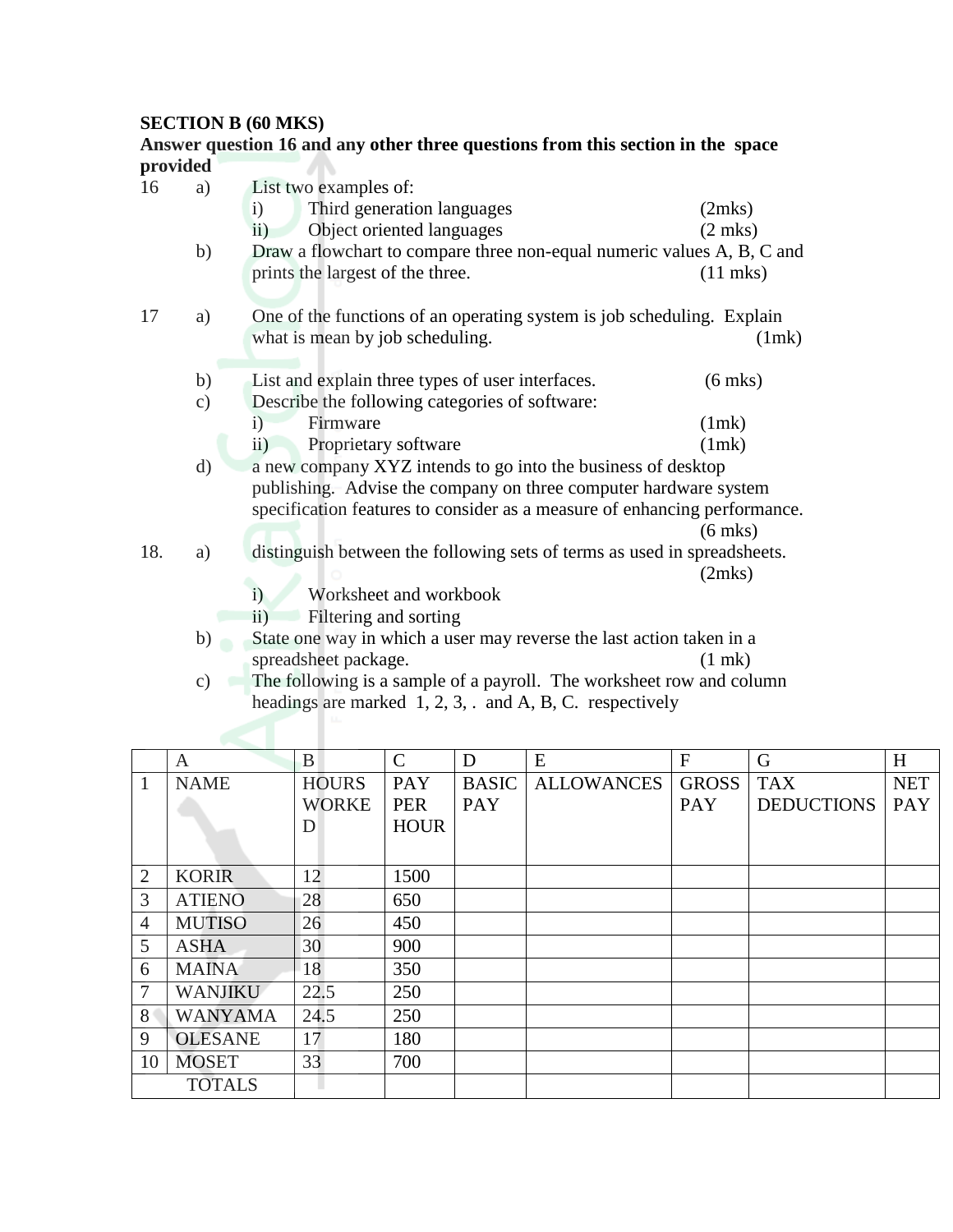Use the following expressions to answer the questions that follow:

- $\bullet$  Basic pay = hours worked x pay per hour
- Allowances are allocated at 10% of basic pay
- Gross pay = basic pay + allowances
- Tax deductions are calculated at 20% of gross pay
- Net pay = Gross pay tax deductions.

Write formulae using cell references for the following cells;

| $\mathbf{i}$ | D <sub>2</sub> |   | (1mk) |
|--------------|----------------|---|-------|
| $\rm ii)$    | E4             | m | (1mk) |
| iii)         | F10            |   | (1mk) |
| iv)          | G7             |   | (1mk) |
| V)           | H5             |   | (1mk) |
|              |                |   |       |

d) i) State three ways of moving round the page in a Desktop Publishing window. (3mks)

- ii) State two ways on how information & Communication Technology (ICT) can be used to reduce the spread of HIV/AIDS (2mks)
- 19. a) Describe the following terms with reference to security of data: (1 mk) i) Log files
	- ii) Firewalls (1 mk)
	- b) A student' database comprises of students' details table and fees received table as shown below:

Students' details table

Surname Middle Name First Name Admission Number Course

Fees Received table

| Date        |
|-------------|
| Amount      |
|             |
| Receipt No. |
|             |

i) State the primary key field for each table. (2mks)

ii) State the field, which should serve as the linking field for the two tables.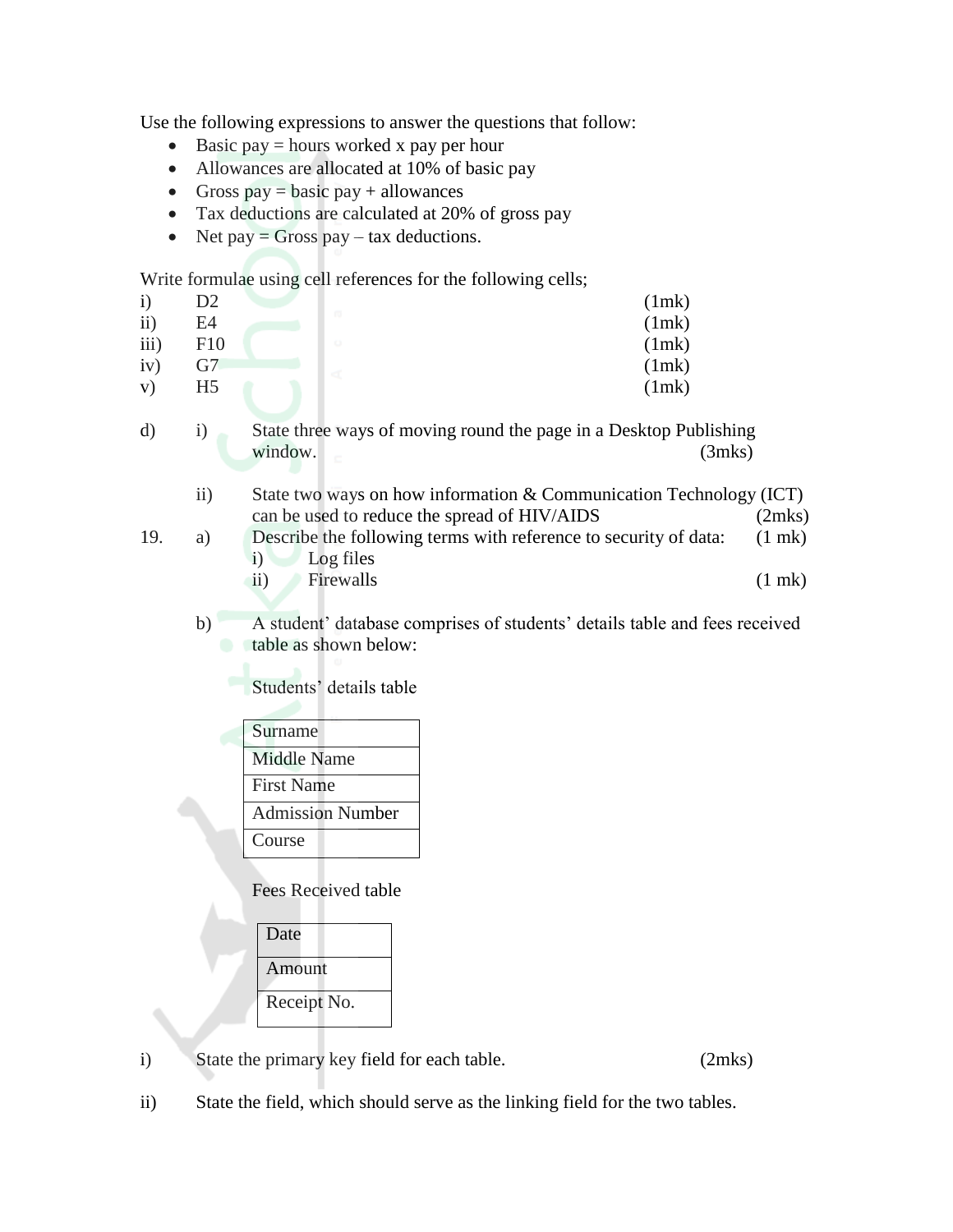|               |                 |                                                                 | (2mks) |
|---------------|-----------------|-----------------------------------------------------------------|--------|
| $\mathbf{c})$ |                 | Describe the following terms with respect to computer security: |        |
|               |                 | Logic bombs                                                     | (2mks) |
|               | $\overline{11}$ | Physical security                                               | (2mks) |
|               | iii)            | <b>Tapping</b>                                                  | (2mks) |
| $\rm d$       |                 | List three functions of antivirus software.                     | (3mks) |

20. a) The diagram below shows four common network topologies A, B, C and D.

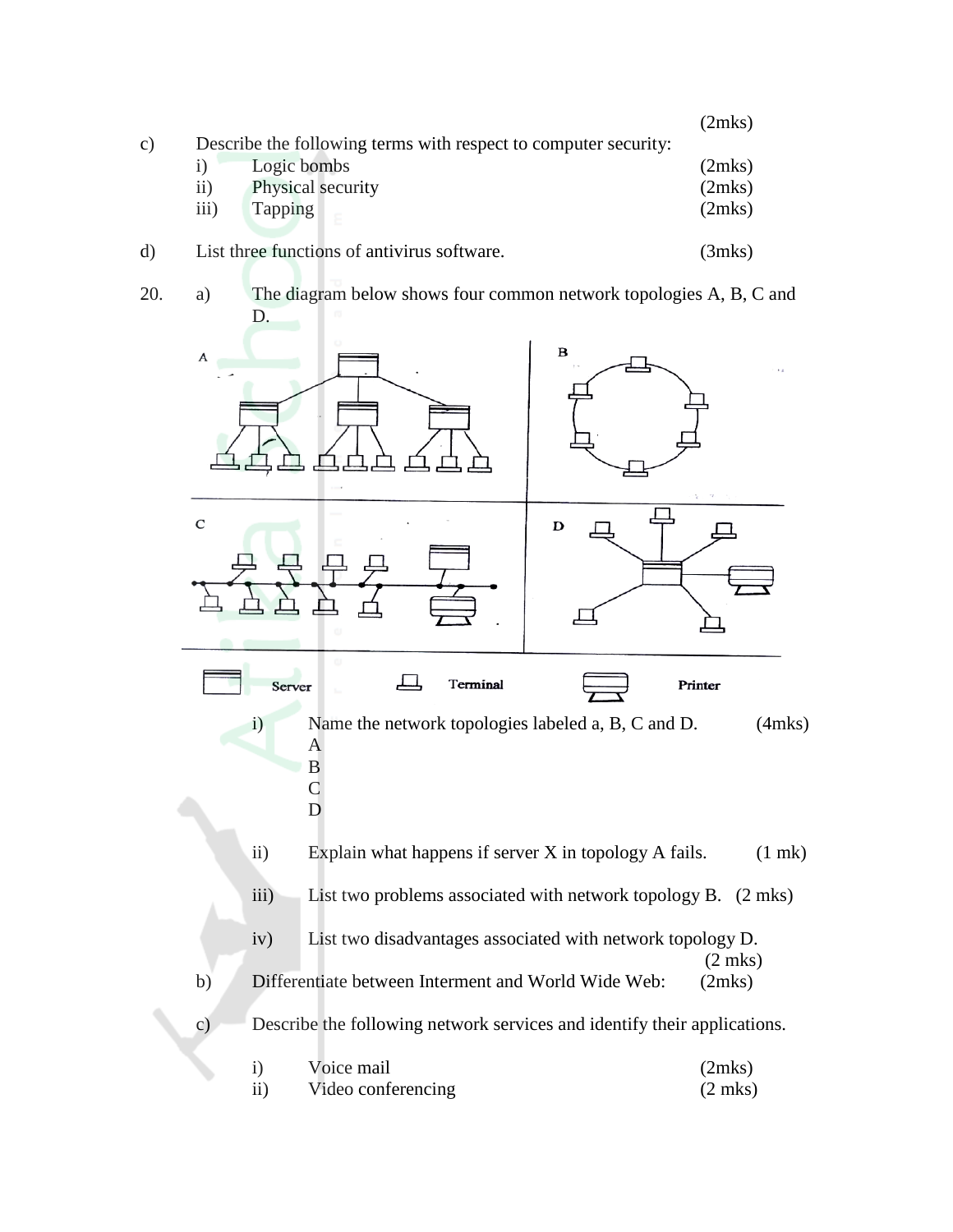#### **COMPUTER STUDIES PAPER 1 (THEORY) OCT/NOV/2007 2 ½ HOURS.**

# **SECTION A (40 MKS)**

|                | $D$ <b>DECATOR</b><br>Answer all the questions in this section in the spaces provided.                                                                                                                                                                      |                  |
|----------------|-------------------------------------------------------------------------------------------------------------------------------------------------------------------------------------------------------------------------------------------------------------|------------------|
| 1.             | Describe the computer booting process.                                                                                                                                                                                                                      | $(2$ mks)        |
| 2.             | State the functions of the following keys on the computer keyboard (2 mks)                                                                                                                                                                                  |                  |
|                | <b>Backspace</b><br>a)                                                                                                                                                                                                                                      |                  |
|                | Insert (ins)<br>$\mathbf{b}$                                                                                                                                                                                                                                |                  |
| 3.             | Jane has noticed the following problems in her computer keyboard                                                                                                                                                                                            | (2mks)           |
|                | It is taking longer time to start up;                                                                                                                                                                                                                       |                  |
|                | It is often hanging;                                                                                                                                                                                                                                        |                  |
|                | Applications are taking longer to load.                                                                                                                                                                                                                     |                  |
|                | State three possible causes of these problems and how they can be solved (3mks)                                                                                                                                                                             |                  |
| $\overline{4}$ | Define authenticity as used in software selection<br>a)                                                                                                                                                                                                     | (1mk)            |
| 5              | List four ways of acquiring software in an organization<br>b)<br>some of the storage disk available are: zip disks, $3\frac{1}{2}$ inch floppy disks, DVDs<br>and 5 1/4 inch floppy disks. Arrange these devices in ascending order of storage<br>capacity. | (2mks)<br>(2mks) |
| 6.             | You have been asked to change your computer password. State a precaution you<br>need to take in order to avoid each of the following:                                                                                                                       |                  |
|                | Forgetting the password<br>a)                                                                                                                                                                                                                               | (1mk)            |
|                | Hacking<br>b)                                                                                                                                                                                                                                               | (1mk)            |
| 7.             | State four benefits of using a computer in a school library                                                                                                                                                                                                 | $(2$ mks)        |
| 8.             | Using six bits, find the two's complement of $-23_{10}$ .                                                                                                                                                                                                   | $(4$ mks $)$     |
| 9.             | Explain data series, axis and legends as used in spreadsheet charts. (3mks)<br>Data                                                                                                                                                                         |                  |
|                | Axis                                                                                                                                                                                                                                                        |                  |

- 
- Legend<br>10. a)  $\begin{bmatrix} 1 & 0 \\ 0 & 1 \end{bmatrix}$ Describe the term data integrity. (2 mks)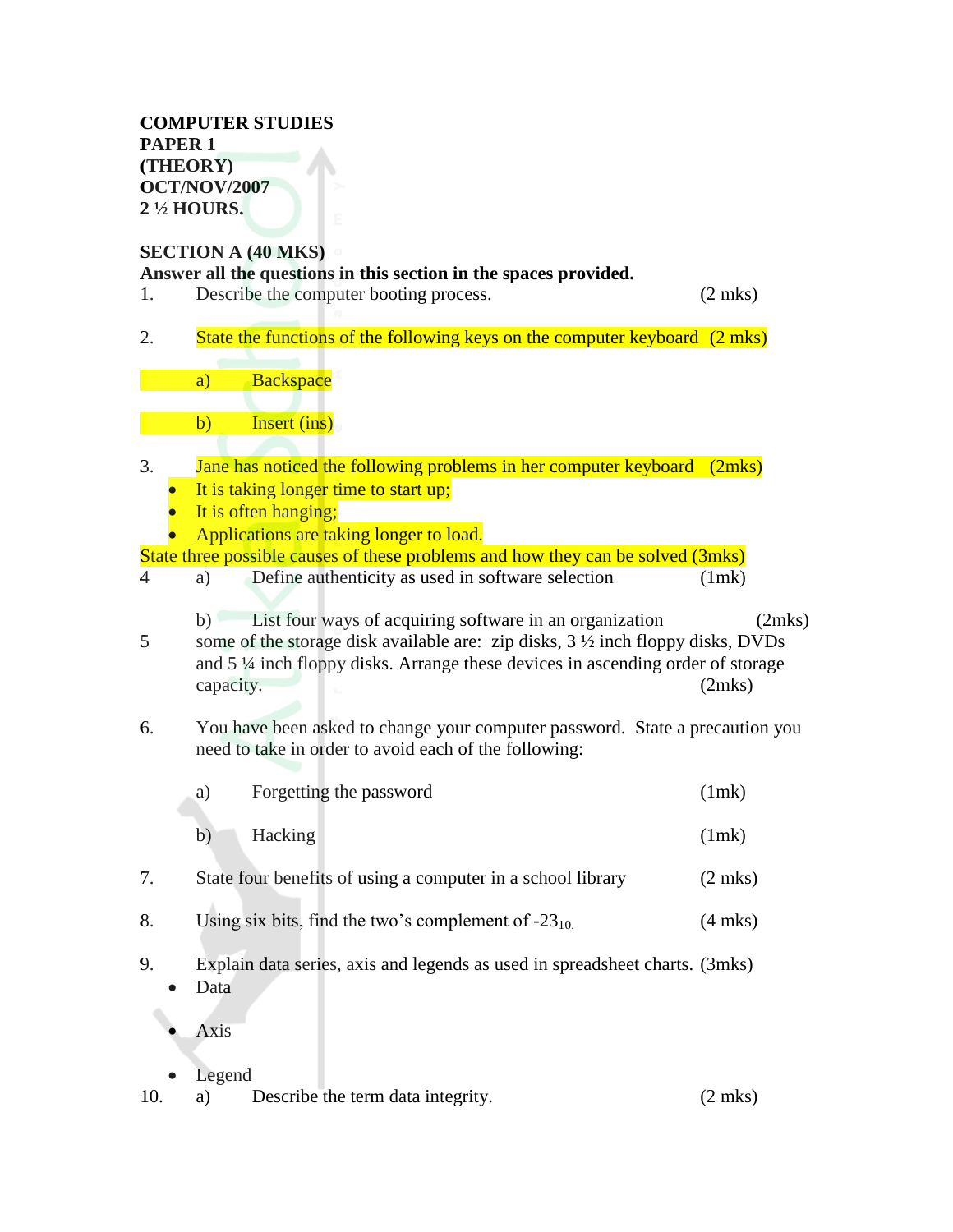|     | b)            | State four situations in which data may lose integrity.                          | (2mks)            |             |
|-----|---------------|----------------------------------------------------------------------------------|-------------------|-------------|
| 11. | a)            | State the function of each of the following:<br>Network interface card           |                   | $(1$ mk $)$ |
|     | b)            | Network protocol                                                                 | $(1$ mk)          |             |
|     | $\mathbf{c})$ | Hub                                                                              | (1mk)             |             |
| 12. | software.     | List four types of publications that can be designed by using desktop publishing | (2mks)            |             |
| 13. |               | Differentiate between the following pair of terms as used in database design:    |                   |             |
|     | a)            | Input mask and design.                                                           | $(2 \text{ mks})$ |             |
|     | b)            | Table and query                                                                  | (2mks)            |             |
| 14. |               | List four factors to be considered when purchasing an operating system.          |                   | (2mks)      |

15 Write an algorithm to compute the area of a triangle. (2mks)

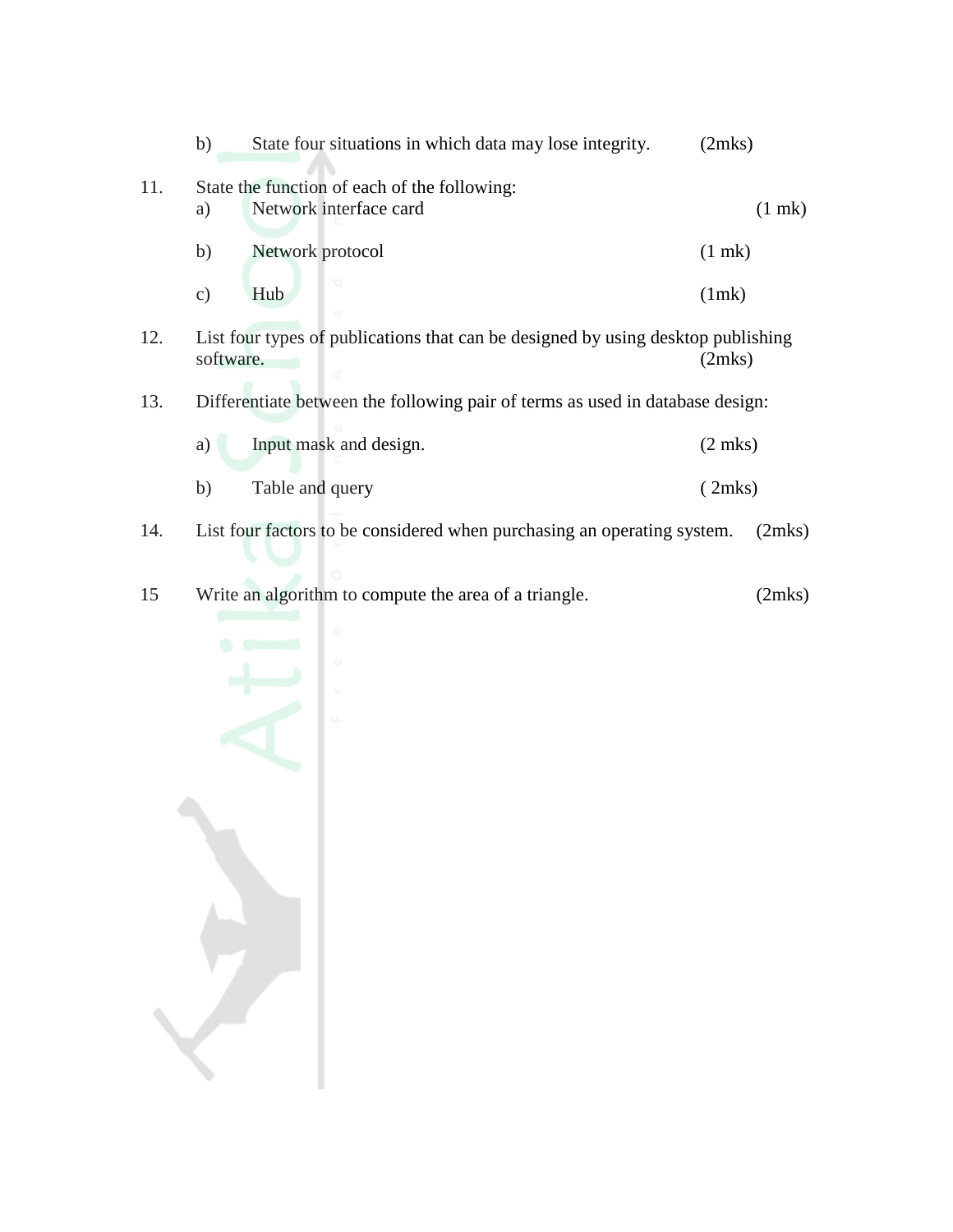#### **SECTION B (60 MARKS)**

#### **Answer question 16 and any other three questions from this section in the spaces provided**

16. Study the flowchart below and answer the questions that follow



| $\mathbf{i}$ | Name the control structures used in the flowchart | (2mks)          |
|--------------|---------------------------------------------------|-----------------|
| ii)          | Determine the values of M, N, P and Q.            | $(4$ mks)       |
|              |                                                   |                 |
| iii)         | Write the pseudo code for the flowchart           | $(7$ mks $)$    |
| b            | List <b>four</b> functions of an assembler        | $\gamma$ 2 mks) |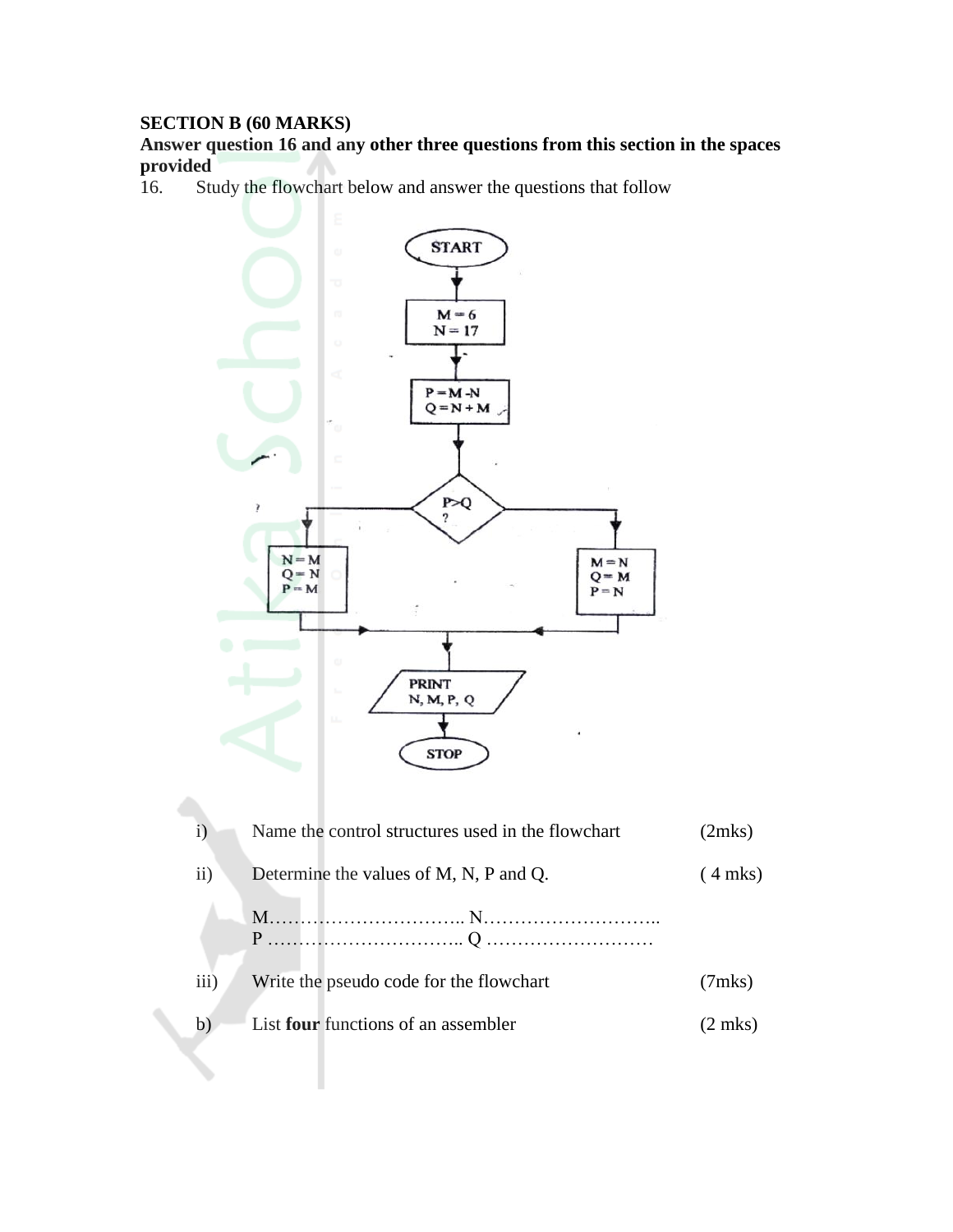17. Define the following web related terms:

| $\mathbf{i}$  | Web browser                                                                                                                                                                                                                                                                                                                                                                                               | (1mk)                        |
|---------------|-----------------------------------------------------------------------------------------------------------------------------------------------------------------------------------------------------------------------------------------------------------------------------------------------------------------------------------------------------------------------------------------------------------|------------------------------|
| $\mathbf{ii}$ | Hyperlink                                                                                                                                                                                                                                                                                                                                                                                                 | (1mk)                        |
| iii)          | Hypertext document                                                                                                                                                                                                                                                                                                                                                                                        | (1mk)                        |
| b)            | List six activities performed on the web                                                                                                                                                                                                                                                                                                                                                                  | (3mks)                       |
| c)<br>d)      | An institution has ten stand alone computers<br>Suggest with reasons the most appropriate topology required to<br>$\mathbf{i}$<br>inter-connect the computers.<br>$\overline{ii}$ )<br>State the necessary steps required to connect the computers to the<br>internet.<br>Below is an email address:<br>ggitau<br>@moest. edu.ke<br>Ř<br>Name the parts labeled:<br>$\ddot{1}$<br>ω<br>$\mathbf{ii}$<br>ω | $(3$ mks $)$<br>$(4$ mks $)$ |
|               | $\overline{iii}$ )                                                                                                                                                                                                                                                                                                                                                                                        |                              |

18. A computer C directory has folders for form 1, form 2, Form 3 and form 4. Each class has student's folders labeled according to their number. The students create their own folder for the subject the are studying based on the table shown below

| Form 1                   | Form 2           | Form 3   | Form 4     |
|--------------------------|------------------|----------|------------|
| $\overline{\mathrm{OS}}$ | ςр               | Pr.      | <b>ADB</b> |
| NР                       | <b>DTP</b><br>DB | Internet |            |

a) Assuming there is one student per class, draw the corresponding directory tree structure.

(6 mks)

- b) i) a form four student wants to create a folder to store her project. State the path for that project folder. (2 mks)
	- ii) Suggest how the student can ensure that: